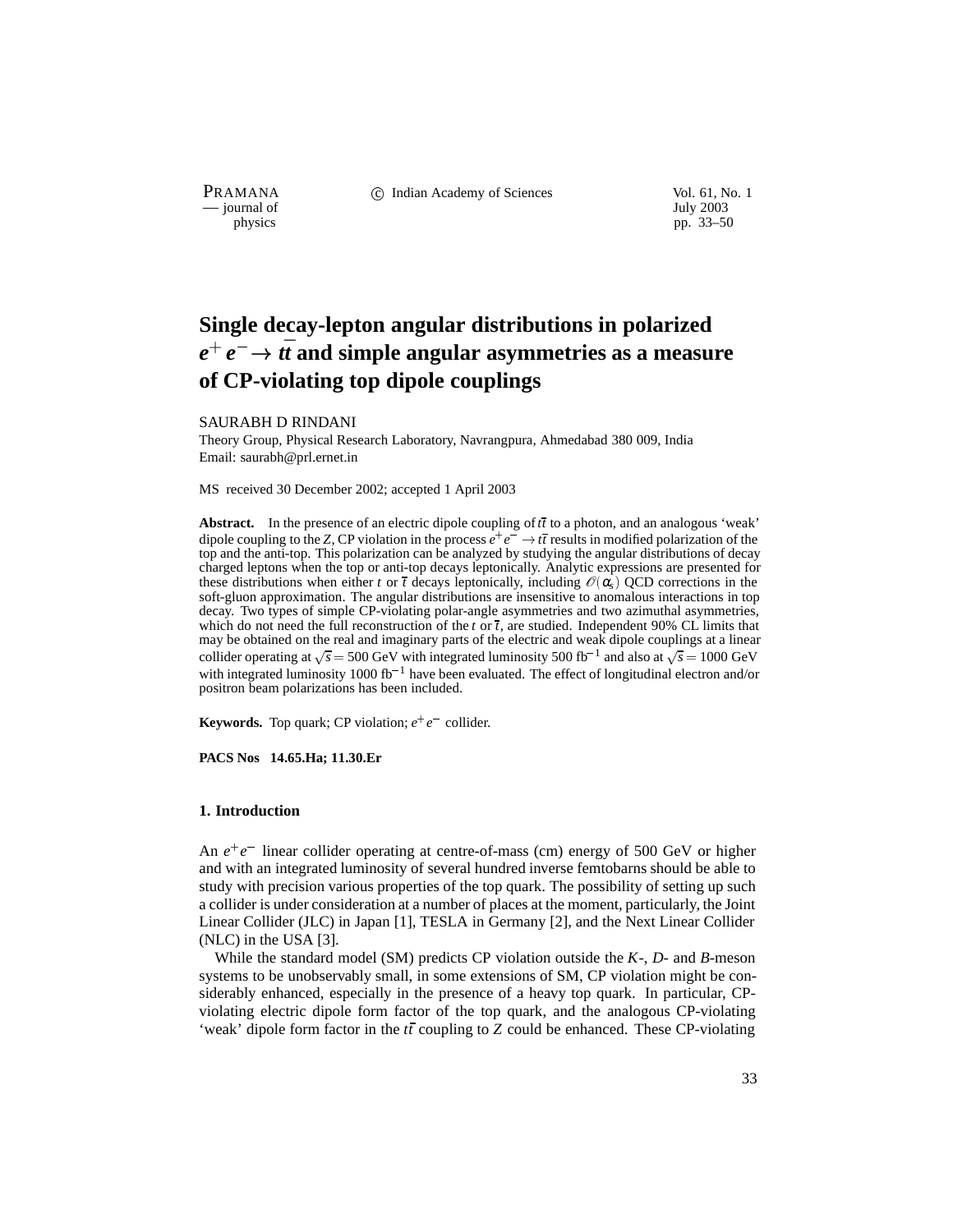form factors could be determined in a model-independent way at high energy  $e^+e^-$  linear colliders, where  $e^+e^- \to t\bar{t}$  would proceed through virtual  $\gamma$  and *Z* exchange.

Since a heavy top quark with a mass of the order of 175 GeV decays before it hadronizes [4], it has been suggested [5] that top polarization asymmetry in  $e^+e^- \rightarrow t\bar{t}$  can be used to determine the CP-violating dipole form factors, since polarization information would be retained in the decay product distribution. There have been several proposals in which the CP-violating dipole couplings could be measured in decay momentum correlations or asymmetries with or without beam polarization. For a review, see [6].

In this context it is important to note that top polarization can only be studied using top decay. Therefore, for the information from decay distributions to reflect top polarization correctly, the decay amplitudes for various top polarization states have to be known accurately. In particular, if there are any anomalous effects in the decay process, they have to be known accurately. Better still, the decay distributions chosen for the study have to be insensitive to anomalous effects in the decay process. The single-lepton angular distributions that we discuss in this work satisfy the latter condition – they accurately reflect the polarization of the top quark resulting from the production process, while one can continue to use SM in the decay process.

It has been found that one-loop QCD corrections to the process  $e^+e^- \rightarrow t\bar{t}$  can be as high as 30% for cm energy  $\sqrt{s}$  = 500 GeV [7]. It is therefore important to examine the effect of these QCD corrections in the decay lepton distributions [8], and their consequent effect on the measurement of CP-violating couplings.

In this paper we re-visit some suggestions made  $[9-11]$  for the measurement of top dipole moments in  $e^+e^- \rightarrow t\bar{t}$  using angular asymmetries of the charged lepton produced in the semi-leptonic decay of one of  $t$  and  $\bar{t}$ , while the other decays hadronically. The purpose is to highlight certain features of the proposal which have become more significant in the light of recent developments, and to update the numerical results. The improvements included in this update are several. Firstly,  $\mathcal{O}(\alpha_s)$  QCD corrections in the soft-gluon approximation have now been included. Secondly, a simplification used in earlier work [9–11], that of neglecting CP violation in top decay, has been dispensed with in the light of recent work [12,13]. It turns out that for angular asymmetries of the charged lepton considered here, CP violation in the decay (or for that matter even arbitrary CP-conserving modifications of the *tbW* vertex) has no effect, if the *b*-quark mass is neglected. Finally, there is now a better idea of luminosities possible at a future linear collider. Together with updated values of beam polarization now considered feasible, the estimates of possible limits on dipole moments would be more realistic. Thus the estimates in earlier work have been improved upon and put on sounder theoretical footing.

Earlier proposals have considered a variety of CP-violating observables, with varying sensitivities. These include, in addition to angular asymmetries, also vector and tensor correlations [14,15], and expectation values of optimal variables [16]. (For a discussion on relative sensitivities of some variables, see [17].) We have chosen certain angular asymmetries here which have some advantages over others, even though they may not be the most sensitive ones. The advantages are:

- (i) Our asymmetries are in the laboratory frame, making them directly observable.
- (ii) They depend on final state momenta, rather than on top polarization. Polarization is measured only indirectly through the decay distributions. We, therefore, concentrate only on actual decay-lepton distributions, which are the simplest to observe.
- (iii) The observables we choose either do not depend on precise determination of energy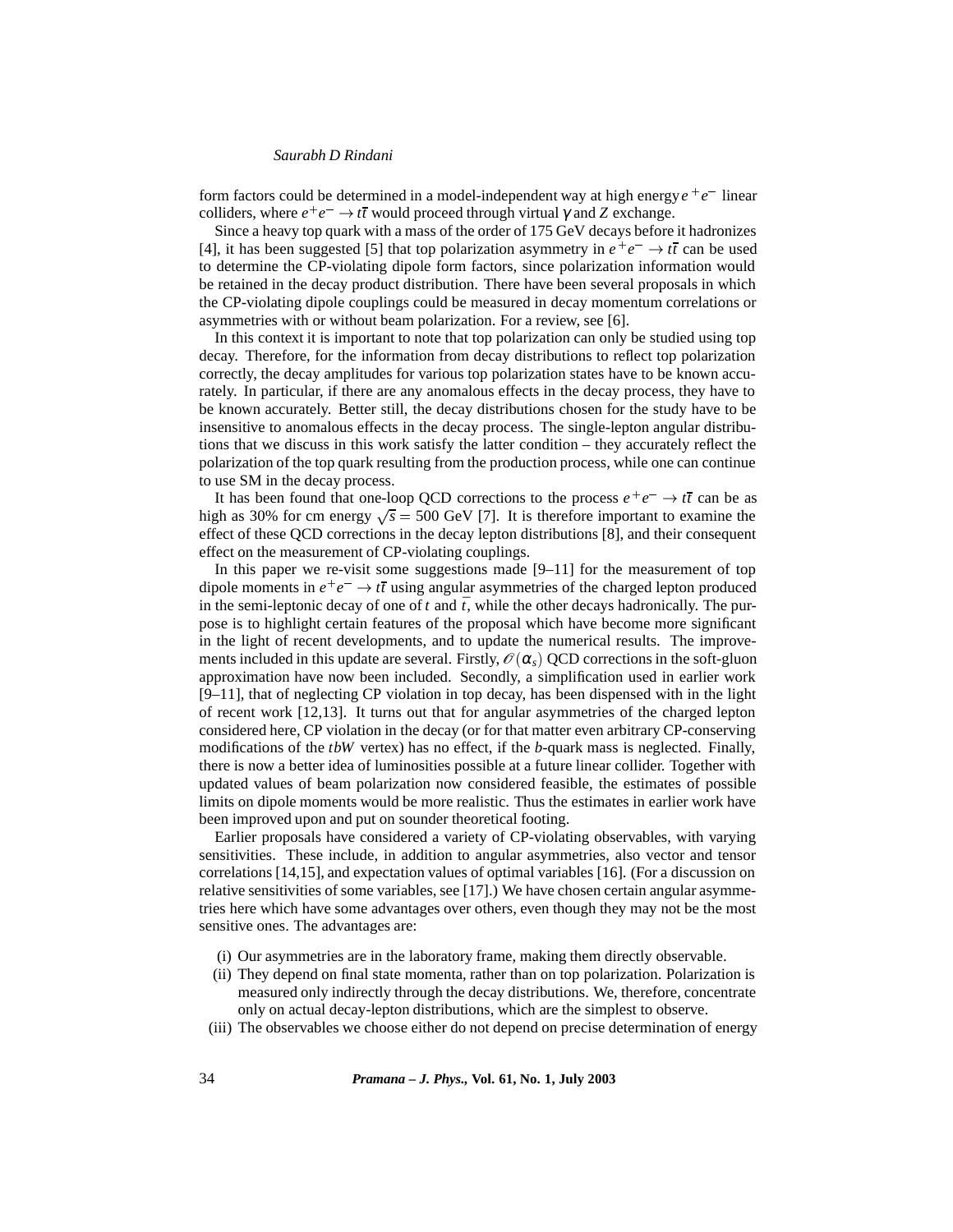and momentum of top quarks, or, in case of azimuthal asymmetries of the lepton, depend minimally on the top momentum direction for the sake of defining the coordinate axes. This has the advantage of higher accuracy.

- (iv) As stated before, leptonic angular distribution is free from background CP violation in top decay, and gives a direct handle on anomalous couplings in top production.
- (v) The polar-angle asymmetries we consider can be obtained in analytical form, which is useful for making quick computations. It is possible to get analytical forms for certain azimuthal asymmetries as well, provided no angular cuts are imposed.
- (vi) The asymmetries considered here are rather simple conceptually, and hopefully, also from the practical measurement point of view.

Our single-lepton asymmetries have another obvious advantage, that since either*t* or *t* is allowed to decay hadronically, there is a gain in statistics, as compared to double-lepton asymmetries.

Our results are based on fully analytical calculation of single lepton distributions in the production and subsequent decay of *tt*. We present fully differential angular distribution as well as the distribution in the polar angle of the lepton with respect to the beam direction in the centre-of-mass (cm) frame for arbitrary longitudinal beam polarizations. These distributions for SM were first obtained by Arens and Sehgal [18]. Distributions including the effect of CP violation only in production were obtained in [10,11], whereas, with all anomalous effects included in the γ*tt* and *Ztt* vertices, as well as decay *tbW* vertex were obtained in [12,13]. Angular distributions in SM with  $\mathcal{O}(\alpha_s)$  QCD corrections in the soft-gluon approximation were obtained in [8]. The distributions including anomalous effects in both top production and decay, and including  $\mathcal{O}(\alpha_s)$  QCD corrections in the soft-gluon approximation are presented here for the first time. While QCD corrections to  $e^+e^- \rightarrow t\bar{t}$  are substantial, to the extent of about 30% at  $\sqrt{s} = 500$  GeV, their effect on leptonic angular distributions is much smaller [8]. The main effect on the results will be to the sensitivity, through the  $1/\sqrt{N}$  factor, where *N* is the number of events. A part of this work was reported in [19].

The rest of the paper is organized as follows: In  $\S$ 2, we describe the calculation of the decay-lepton angular distribution from a decaying *t* or *t* in  $e^+e^- \rightarrow t\bar{t}$ . In §3, we describe CP-violating asymmetries. Numerical results are presented in  $\S 4$ , and  $\S 5$  contains our conclusions. The Appendix contains certain expressions which are too lengthy to be put in the main text.

## **2. Calculation of lepton angular distributions**

We describe in this section the calculation of  $l^+(l^-)$  distribution in  $e^+e^- \rightarrow t\bar{t}$  and the subsequent decay  $t \to bl^+v_l$  ( $\overline{t} \to bl^-v_l$ ). We adopt the narrow-width approximation for *t* and  $\bar{t}$ , as well as for  $W^{\pm}$  produced in *t*,  $\bar{t}$  decay.

We assume the top quark couplings to  $\gamma$  and *Z* to be given by the vertex factor  $ie\Gamma^j_\mu$ , where

$$
\Gamma^j_\mu = c^j_\psi \gamma_\mu + c^j_a \gamma_\mu \gamma_5 + \frac{c^j_d}{2m_t} i\gamma_5 (p_t - p_{\overline{t}})_\mu, \ j = \gamma, Z,
$$
\n(1)

with

*Pramana – J. Phys.,* **Vol. 61, No. 1, July 2003** 35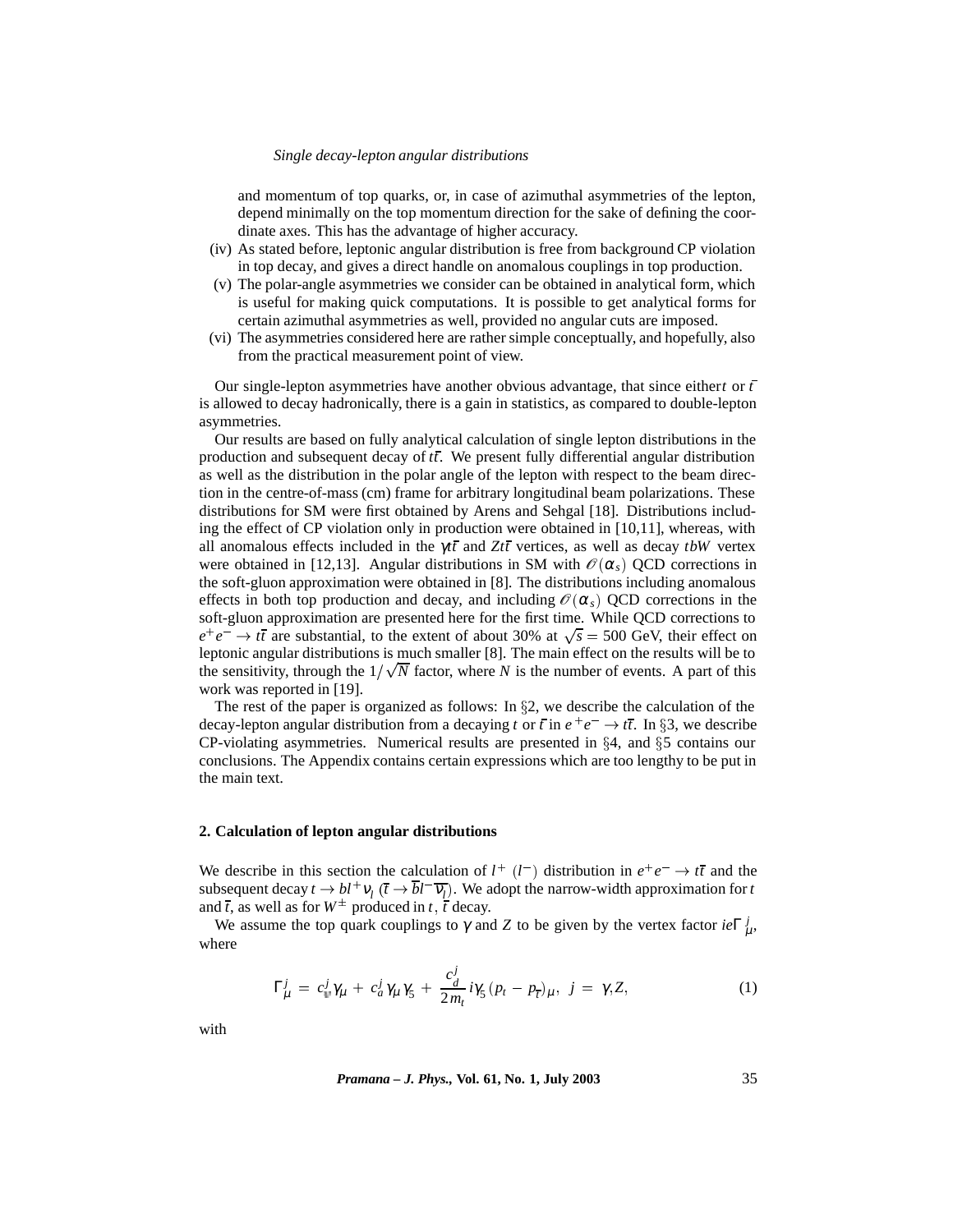$$
c_{\psi}^{\gamma} = \frac{2}{3}, \quad c_{a}^{\gamma} = 0,
$$
  
\n
$$
c_{\psi}^{Z} = \frac{\left(\frac{1}{4} - \frac{2}{3}x_{W}\right)}{\sqrt{x_{W}\left(1 - x_{W}\right)}},
$$
  
\n
$$
c_{a}^{Z} = -\frac{1}{4\sqrt{x_{W}\left(1 - x_{W}\right)}},
$$
\n(2)

and  $x_W = \sin^2 \theta_W$ ,  $\theta_W$  being the weak mixing angle. In addition to the SM couplings  $c_{\mu a}^{\gamma Z}$ we have introduced the CP-violating electric and weak dipole form factors,  $ec_d^{\gamma}/m_t$  and  $ec<sub>d</sub><sup>Z</sup>/m<sub>t</sub>$ , which are assumed small. The Dirac equation is used to rewrite the usual dipole coupling  $\sigma_{\mu\nu}(p_t + p_{\overline{t}})^{\nu}\gamma_5$  as  $i\gamma_5(p_t - p_{\overline{t}})_{\mu}$ , dropping small corrections to the vector and axial-vector couplings. We will work in the approximation in which we keep only linear terms in  $c_d^{\gamma}$  and  $c_d^{\gamma}$ . Addition of other CP-conserving form factors will not change our results in the linear approximation.

To include  $\mathcal{O}(\alpha_s)$  corrections in the soft-gluon approximation (SGA), we need to modify the above vertices, as explained in [8]. These modified vertices are given by

$$
\Gamma_{\mu}^{\gamma} = c_{\psi}^{\gamma} \gamma_{\mu} + \left[c_{M}^{\gamma} + i \gamma_{5} c_{d}^{\gamma}\right] \frac{(p_{t} - p_{\overline{t}})_{\mu}}{2m_{t}},\tag{3}
$$

$$
\Gamma_{\mu}^{Z} = c_{\psi}^{Z} \gamma_{\mu} + c_{a}^{Z} \gamma_{\mu} \gamma_{5} + \left[c_{M}^{Z} + i\gamma_{5} c_{d}^{Z}\right] \frac{(p_{t} - p_{\overline{t}})_{\mu}}{2m_{t}},\tag{4}
$$

where

$$
c_{\psi}^{\gamma} = \frac{2}{3}(1+A),\tag{5}
$$

$$
c_w^Z = \frac{1}{\sin \theta_W \cos \theta_W} \left( \frac{1}{4} - \frac{2}{3} \sin^2 \theta_W \right) (1 + A),\tag{6}
$$

$$
c_a^{\gamma} = 0,\tag{7}
$$

$$
c_a^Z = \frac{1}{\sin \theta_W \cos \theta_W} \left( -\frac{1}{4} \right) (1 + A + 2B),\tag{8}
$$

$$
c_M^{\gamma} = \frac{2}{3}B,\tag{9}
$$

$$
c_M^Z = \frac{1}{\sin \theta_W \cos \theta_W} \left( \frac{1}{4} - \frac{2}{3} \sin^2 \theta_W \right) B. \tag{10}
$$

The form factors *A* and *B* are given to order  $\alpha_s$  in SGA (see, for example, [7,20]) by

$$
\text{Re}A = \hat{\alpha}_{s} \left[ \left( \frac{1+\beta^{2}}{\beta} \log \frac{1+\beta}{1-\beta} - 2 \right) \log \frac{4\omega_{\text{max}}^{2}}{m_{t}^{2}} - 4 + \frac{2+3\beta^{2}}{\beta} \log \frac{1+\beta}{1-\beta} + \frac{1+\beta^{2}}{\beta} \left\{ \log \frac{1-\beta}{1+\beta} \left( 3 \log \frac{2\beta}{1+\beta} + \log \frac{2\beta}{1-\beta} \right) + 4 \text{Li}_{2} \left( \frac{1-\beta}{1+\beta} \right) + \frac{1}{3} \pi^{2} \right\} \right],
$$
\n(11)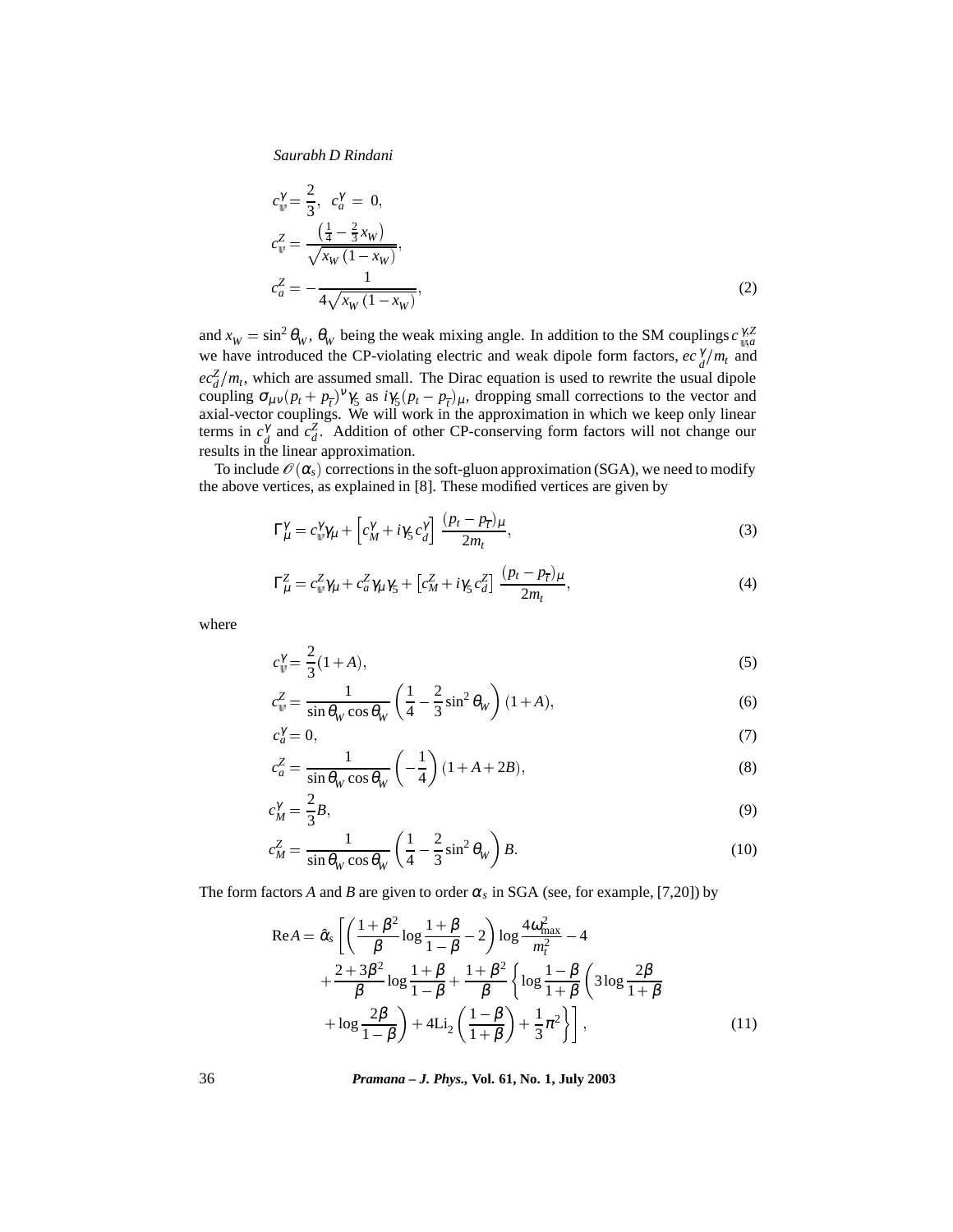$$
\text{Re}\,B = \hat{\alpha}_s \frac{1 - \beta^2}{\beta} \log \frac{1 + \beta}{1 - \beta},\tag{12}
$$

$$
\text{Im}B = -\hat{\alpha}_s \pi \frac{1 - \beta^2}{\beta},\tag{13}
$$

where  $\hat{\alpha}_s = \alpha_s/(3\pi)$ ,  $\beta = \sqrt{1 - 4m_t^2/s}$ , and Li<sub>2</sub> is the Spence function. Re*A* in eq. (11) contains the effective form factor for a cut-off  $\omega_{\text{max}}$  on the gluon energy after the infrared singularities have been cancelled between the virtual- and soft-gluon contributions in the on-shell renormalization scheme. Only the real part of the form factor *A* has been given, because the contribution of the imaginary part is proportional to the *Z* width, and hence negligibly small [7,21]. The imaginary part of *B*, however, contributes to the azimuthal distributions.

The helicity amplitudes for  $e^+e^- \to \gamma^*, Z^* \to t\bar{t}$  in the cm frame, including  $c_d^{\gamma, Z}$  and  $c_M^{\gamma, Z}$ couplings, have been given in [22] (see also [5]).

We write the contribution of a general  $t$ *bW* vertex to  $t$  and  $\bar{t}$  decays as

$$
\Gamma_{tbW}^{\mu} = -\frac{g}{\sqrt{2}} V_{tb} \overline{u}(p_b) \left[ \gamma^{\mu} (f_{1L} P_L + f_{1R} P_R) - \frac{i}{m_W} \sigma^{\mu \nu} (p_t - p_b)_{\nu} (f_{2L} P_L + f_{2R} P_R) \right] u(p_t), \qquad (14)
$$

$$
\overline{\Gamma}_{tbW}^{\mu} = -\frac{g}{\sqrt{2}} V_{tb}^* \overline{v}(p_{\overline{t}}) \left[ \gamma^{\mu} (\overline{f}_{1L} P_L + \overline{f}_{1R} P_R) - \frac{i}{m_W} \sigma^{\mu \nu} (p_{\overline{t}} - p_{\overline{b}})_{\nu} (\overline{f}_{2L} P_L + \overline{f}_{2R} P_R) \right] v(p_{\overline{b}}), \tag{15}
$$

where  $P_{L,R} = \frac{1}{2}(1 \pm \gamma_5)$ , and  $V_{tb}$  the Cabibbo–Kobayashi–Maskawa matrix element, which we take to be equal to one. If  $\overline{CP}$  is conserved, the form factors  $f$  above obey the relations

$$
f_{1L} = \overline{f}_{1L}; \ f_{1R} = \overline{f}_{1R} \tag{16}
$$

and

$$
f_{2L} = \overline{f}_{2R}; \ f_{2R} = \overline{f}_{2L}.
$$

Like  $c_d^{\gamma}$  and  $c_d^Z$  above, we will also treat  $f_{2L,R}$  and  $\overline{f}_{2L,R}$  as small, and retain only terms linear in them. For the form factors  $f_{1L}$  and  $\overline{f}_{1L}$ , we retain their SM values, viz.,  $f_{1L} = \overline{f}_{1L} = 1$ .  $f_{1R}$  and  $\overline{f}_{1R}$  do not contribute in the limit of vanishing *b* mass, which is used here. Also,  $f_{2L}$  and  $f_{2R}$  drop out in this limit.

The helicity amplitudes for

 $t \to bW^+$ ,  $W^+ \to l^+\nu_l$ 

and

$$
\overline{t} \to \overline{b}W^-, \ W^- \to l^-\overline{v_l}
$$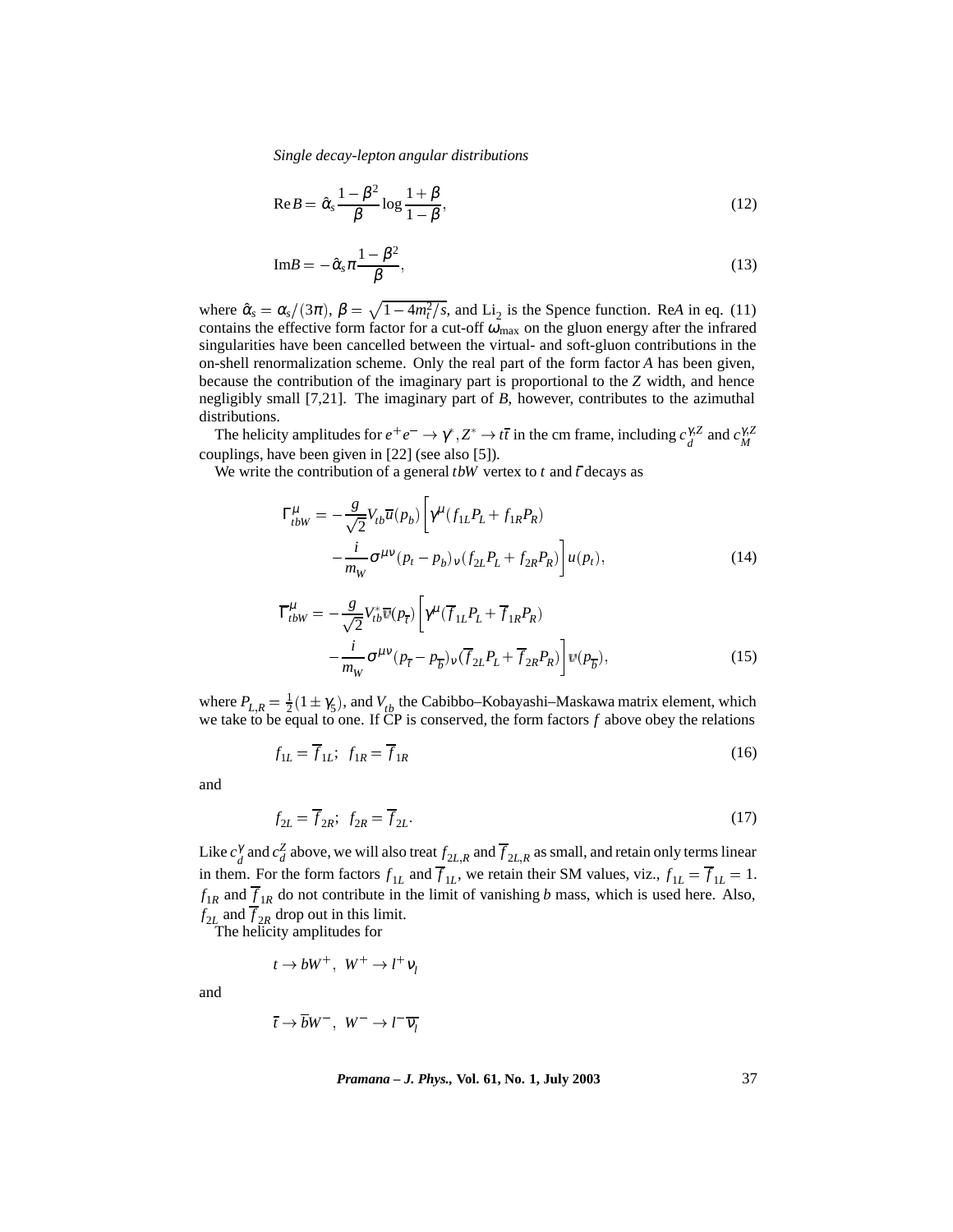in the respective rest frames of  $t$ ,  $\bar{t}$ , in the limit that all masses except the top mass are neglected, are given in ref. [13].

Combining the production and decay amplitudes in the narrow-width approximation for  $t, \bar{t}, W^+, W^-,$  and using appropriate Lorentz boosts to calculate everything in the  $e^+e^-$  cm frame, we get the  $l^+$  and  $l^-$  angular distributions for the case of  $e^-$ ,  $e^+$  with polarization  $P_e$ ,  $P_{\overline{e}}$  to be:

$$
\frac{d^3 \sigma^{\pm}}{d \cos \theta_t d \cos \theta_l d \phi_l} = \frac{3 \alpha^2 \beta m_t^2}{8s^2} B_t B_{\bar{t}} \frac{1}{(1 - \beta \cos \theta_{t}^2)^3} \times \left[ \mathcal{A}^{\pm} (1 - \beta \cos \theta_{t}^2) + \mathcal{B}^{\pm} (\cos \theta_{t}^2 - \beta) \right. \\ \left. + \mathcal{C}^{\pm} (1 - \beta^2) \sin \theta_t \sin \theta_l (\cos \theta_t \cos \phi_l - \sin \theta_t \cot \theta_l) \right. \\left. + \mathcal{D}^{\pm} (1 - \beta^2) \sin \theta_t \sin \theta_l \sin \phi_l \right],
$$
\n(18)

where  $\sigma^+$  and  $\sigma^-$  refer respectively to  $l^+$  and  $l^-$  distributions, with the same notation for the kinematic variables of particles and antiparticles. Thus,  $\theta_t$  is the polar angle of *t* (or *t*), and  $E_l$ ,  $\theta_l$ ,  $\phi_l$  are the energy, polar angle and azimuthal angle of  $l^+$  (or  $l^-$ ). All the angles are now in the cm frame, with the *z*-axis chosen along the  $e^-$  momentum, and the *x*-axis chosen in the plane containing the  $e^-$  and *t* directions.  $\theta_{tl}$  is the angle between the *t* and  $l^+$  directions (or  $\bar{t}$  and  $l^-$  directions).  $\beta$  is the *t* (or  $\bar{t}$ ) velocity:  $\beta = \sqrt{1 - 4m_t^2/s}$ , and  $\gamma = 1/\sqrt{1 - \beta^2}$ . *B<sub>t</sub>* and *B<sub>t</sub>* are respectively the branching ratios of *t* and *t* into the final states being considered.

The coefficients  $\mathscr{A}^{\pm}$ ,  $\mathscr{B}^{\pm}$ ,  $\mathscr{C}^{\pm}$  and  $\mathscr{D}^{\pm}$  are given by

$$
\mathscr{A}^{\pm} = A_0 \pm A_1 \cos \theta_t + A_2 \cos^2 \theta_t, \tag{19}
$$

$$
\mathcal{B}^{\pm} = B_0^{\pm} \pm B_1 \cos \theta_t + B_2^{\pm} \cos^2 \theta_t, \tag{20}
$$

$$
\mathscr{C}^{\pm} = \pm C_0^{\pm} + C_1^{\pm} \cos \theta_t, \tag{21}
$$

$$
\mathscr{D}^{\pm} = \pm D_0^{\pm} + D_1^{\pm} \cos \theta_t. \tag{22}
$$

The quantities  $A_i$ ,  $B_i^{\pm}$ ,  $C_i^{\pm}$  and  $D_i^{\pm}$  occurring in the above equations are functions of the masses, *s*, the degrees of *e* and  $\overline{e}$  polarization ( $P_e$  and  $P_{\overline{e}}$ ), and the coupling constants. They are listed in the Appendix.

It should be emphasized that, as shown in [12,13], the distribution in (18) does not depend on anomalous effects in the *tbW* vertices (14) and (15). In the limit of small *b*-quark mass, and in the linear approximation, the effect of all possible form factors in the angular distributions is the same overall factor which appears in the total width. Consequently, this factor cancels out with another appearing in the denominator [12,13]. As a consequence, the angular distributions are totally independent of any anomalous effects, CP-violating or CP-conserving, in the decay vertex. Thus even  $\mathcal{O}(\alpha_s)$  QCD corrections to the *tbW* vertices would not be felt in (18).

To obtain the single-differential polar-angle distribution, we integrate over  $\phi$  from 0 to  $2\pi$ , and finally over  $\cos\theta_t$  from  $-1$  to  $+1$ . The final result is

$$
\frac{d\sigma^{\pm}}{d\cos\theta_{l}} = \frac{3\pi\alpha^{2}}{32s}B_{l}B_{\overline{l}}\beta\left\{4A_{0} \mp 2A_{1}\left(\frac{1-\beta^{2}}{\beta^{2}}\log\frac{1+\beta}{1-\beta}-\frac{2}{\beta}\right)\cos\theta_{l}\right\}
$$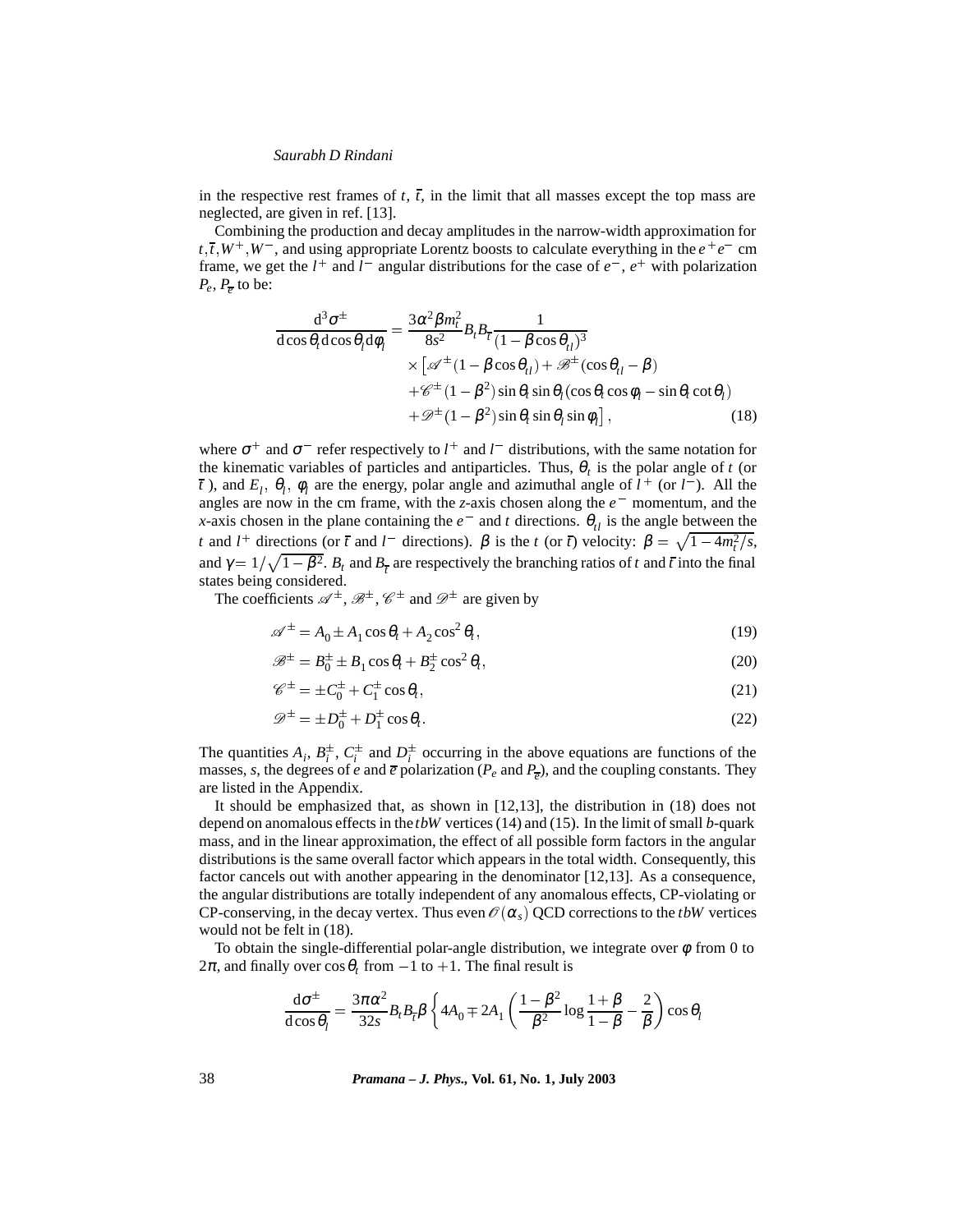$$
+2A_2 \left( \frac{1-\beta^2}{\beta^3} \log \frac{1+\beta}{1-\beta} (1-3\cos^2 \theta_l) -\frac{2}{\beta^2} (1-3\cos^2 \theta_l - \beta^2 + 2\beta^2 \cos^2 \theta_l) \right) +2B_1 \frac{1-\beta^2}{\beta^2} \left( \frac{1}{\beta} \log \frac{1+\beta}{1-\beta} - 2 \right) \cos \theta_l +B_2^{\pm} \frac{1-\beta^2}{\beta^3} \left( \frac{\beta^2-3}{\beta} \log \frac{1+\beta}{1-\beta} + 6 \right) (1-3\cos^2 \theta_l) +2C_0^{\pm} \frac{1-\beta^2}{\beta^2} \left( \frac{1-\beta^2}{\beta} \log \frac{1+\beta}{1-\beta} - 2 \right) \cos \theta_l -C_1^{\pm} \frac{1-\beta^2}{\beta^3} \left( \frac{3(1-\beta^2)}{\beta} \log \frac{1+\beta}{1-\beta} - 2(3-2\beta^2) \right) (1-3\cos^2 \theta_l) \right\}.
$$
 (23)

This is the same expression as in [10] and [13]. However, the significance of the functions  $A_i$ ,  $B_i$ ,  $C_i$  and  $D_i$  is different in each case.

We now proceed to a discussion of CP-odd asymmetries resulting from the use of the above distributions.

# **3. CP-violating angular asymmetries**

We will work with two different types of asymmetries, one which does not depend on the azimuthal angles of the decay lepton, so that the azimuthal angle is fully integrated over, and the other dependent on the azimuthal angle. In all cases, we assume a cut-off of  $\theta_0$  on the forward and backward directions of the charged lepton. Some cut-off on the forward and backward angles is certainly needed from an experimental point of view; we furthermore exploit the cut-off to optimize the sensitivity.

In the first case, namely polar asymmetries, we define two independent CP-violating asymmetries, which depend on different linear combinations of  $\text{Im} \epsilon_d^{\gamma}$  and  $\text{Im} \epsilon_d^{\gamma}$ . (It is not possible to define CP-odd quantities which determine Rec<sup>γ</sup>,<sup>*Z*</sup> using single-lepton polar distributions, as can be seen from the expression for the CP-odd combination  $((d\sigma^+/d\cos\theta_l)(\theta_l)) - ((d\sigma^-/d\cos\theta_l)(\pi - \theta_l)))$ . One is simply the total lepton-charge asymmetry, with a cut-off of  $\theta_0$  on the forward and backward directions:

$$
A_{\rm ch}(\theta_0) = \frac{\int_{\theta_0}^{\pi-\theta_0} d\theta_l \left(\frac{d\sigma^+}{d\theta_l} - \frac{d\sigma^-}{d\theta_l}\right)}{\int_{\theta_0}^{\pi-\theta_0} d\theta_l \left(\frac{d\sigma^+}{d\theta_l} + \frac{d\sigma^-}{d\theta_l}\right)}.
$$
(24)

The other is the leptonic forward–backward asymmetry combined with charge asymmetry, again with the angles within  $\theta_0$  of the forward and backward directions excluded:

$$
A_{\text{fb}}(\theta_0) = \frac{\int_{\theta_0}^{\pi/2} d\theta_l \left(\frac{d\sigma^+}{d\theta_l} + \frac{d\sigma^-}{d\theta_l}\right) - \int_{\pi/2}^{\pi-\theta_0} d\theta_l \left(\frac{d\sigma^+}{d\theta_l} + \frac{d\sigma^-}{d\theta_l}\right)}{\int_{\theta_0}^{\pi-\theta_0} d\theta_l \left(\frac{d\sigma^+}{d\theta_l} + \frac{d\sigma^-}{d\theta_l}\right)}.
$$
(25)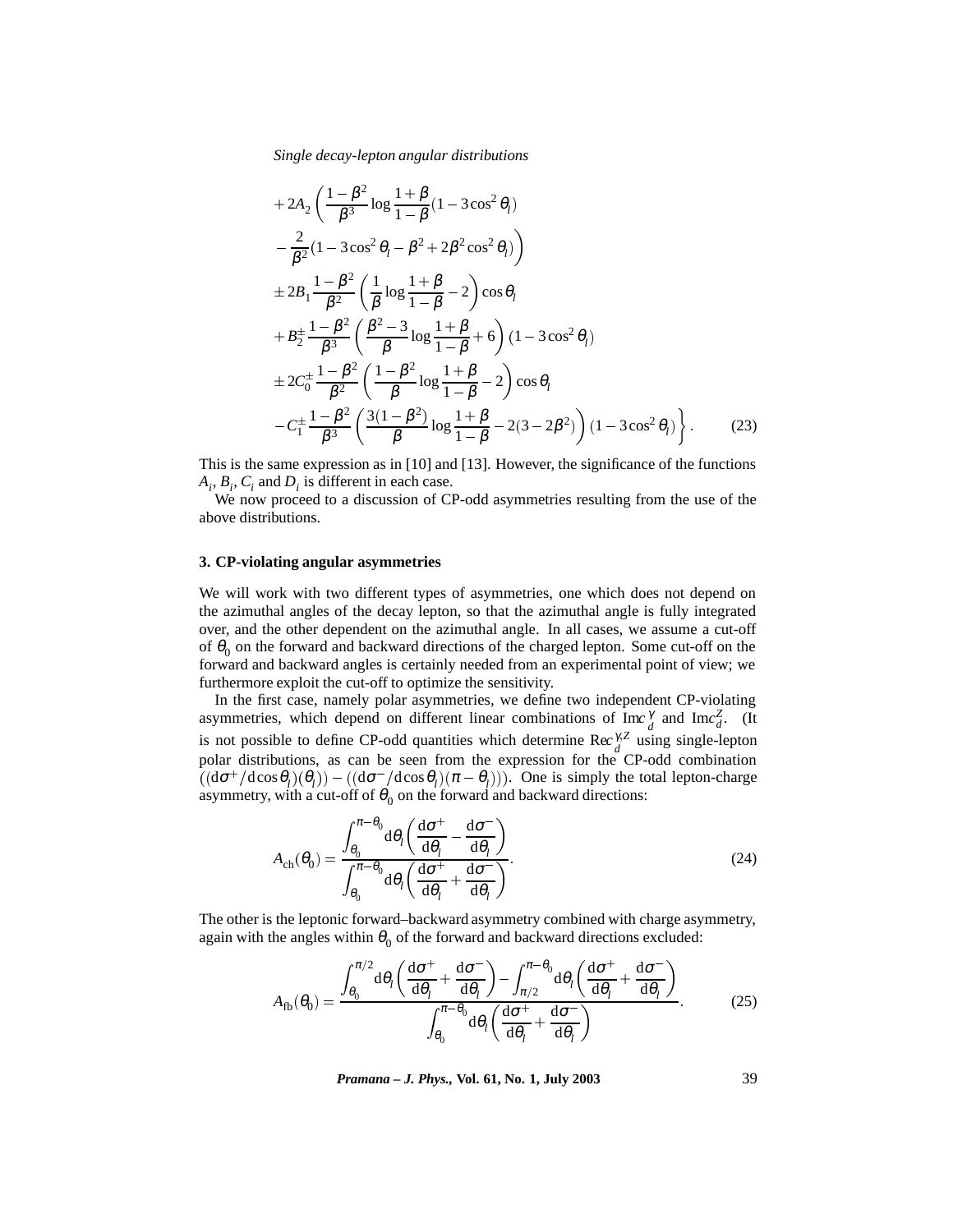Analytic expressions for both these aymmetries may be easily obtained using (23), and are not displayed here explicitly.

We note the fact that  $\mathcal{A}_{ch}(\theta_0)$  vanishes for  $\theta_0 = 0$ , since then it is simply the asymmetry between the total rates of production of  $l^+$  and  $l^-$ . It then vanishes so long as CP violation in decay does not contribute.  $\mathscr{A}_{fb}(\theta_0)$ , however, is non-zero for  $\theta_0 = 0$ . This implies that the CP-violating charge asymmetry does not exist unless a cut-off is imposed on the lepton production angle.  $\mathscr{A}_{fb}(\theta_0)$ , however, is non-zero for  $\theta_0 = 0$ .

We now define angular asymmetries of the second type, which depend on the range of the azimuthal angle  $\phi$ , of the charged lepton. These are called the up–down and left– right asymmetries, and depend respectively on the real and imaginary parts of the dipole couplings.

The up–down asymmetry is defined by

$$
A_{\rm ud}(\theta_0) = \frac{1}{2\,\sigma(\theta_0)} \int_{\theta_0}^{\pi-\theta_0} \left[ \frac{\mathrm{d}\sigma_{\rm up}^+}{\mathrm{d}\theta_l} - \frac{\mathrm{d}\sigma_{\rm down}^+}{\mathrm{d}\theta_l} + \frac{\mathrm{d}\sigma_{\rm up}^-}{\mathrm{d}\theta_l} - \frac{\mathrm{d}\sigma_{\rm down}^-}{\mathrm{d}\theta_l} \right] \mathrm{d}\theta_l, \tag{26}
$$

where

$$
\sigma(\theta_0) = \int_{\theta_0}^{\pi - \theta_0} \frac{d\sigma}{d\theta_l} d\theta_l
$$
 (27)

is the SM cross-section for the semi-leptonic final state, with a forward and backward cutoff of  $\theta_0$  on  $\theta_l$ . Here up/down refers to  $(p_{l^{\pm}})_y \gtrsim 0$ ,  $(p_{l^{\pm}})_y$  being the *y* component of  $\vec{p}_{l^{\pm}}$ with respect to a coordinate system chosen in the  $e^+e^-$  center-of-mass (cm) frame so that the *z*-axis is along  $\vec{p}_e$ , and the *y*-axis is along  $\vec{p}_e \times \vec{p}_t$ . The  $t\bar{t}$  production plane is thus the *xz* plane. Thus, 'up' refers to the range  $0 < \phi_l < \pi$ , and 'down' refers to the range  $\pi < \phi_i < 2\pi$ .

The left–right asymmetry is defined by

$$
A_{\rm lr}(\theta_0) = \frac{1}{2\,\sigma(\theta_0)} \int_{\theta_0}^{\pi-\theta_0} \left[ \frac{\mathrm{d}\sigma_{\rm left}^+}{\mathrm{d}\theta_l} - \frac{\mathrm{d}\sigma_{\rm right}^+}{\mathrm{d}\theta_l} + \frac{\mathrm{d}\sigma_{\rm left}^-}{\mathrm{d}\theta_l} - \frac{\mathrm{d}\sigma_{\rm right}^-}{\mathrm{d}\theta_l} \right] \mathrm{d}\theta_l. \tag{28}
$$

Here left/right refers to  $(p_{l^{\pm}})_x \geq 0$ ,  $(p_{l^{\pm}})_x$  being the *x* component of  $\vec{p}_{l^{\pm}}$  with respect to the coordinate system defined above. Thus, 'left' refers to the range  $-\pi/2 < \phi_1 < \pi/2$ , and 'right' refers to the range  $\pi/2 < \phi_i < 3\pi/2$ .

Analytic expressions for the up–down and left–right symmetry are not available for nonzero cut-off in  $\theta_l$ . Hence, the angular integrations have been done numerically in what follows.

These azimuthal asymmetries with a different choice of axes were discussed in [22,9], without a cut-off  $\theta_0$ . Two other asymmetries were defined in [9], which helped to disentangle the two dipole couplings from each other. However, we do not discuss these here. Instead, we will assume that the electron beam polarization can be made to change sign to give additional observable quantities to enable this disentanglement.

All these asymmetries are a measure of CP violation in the unpolarized case and in the case when polarization is present, but  $P_e = -P_{\overline{e}}$ . When  $P_e \neq -P_{\overline{e}}$ , the initial state is not invariant under CP, and therefore CP-invariant interactions can contribute to the asymmetries. However, to leading order in  $\alpha$ , these CP-invariant contributions vanish in the limit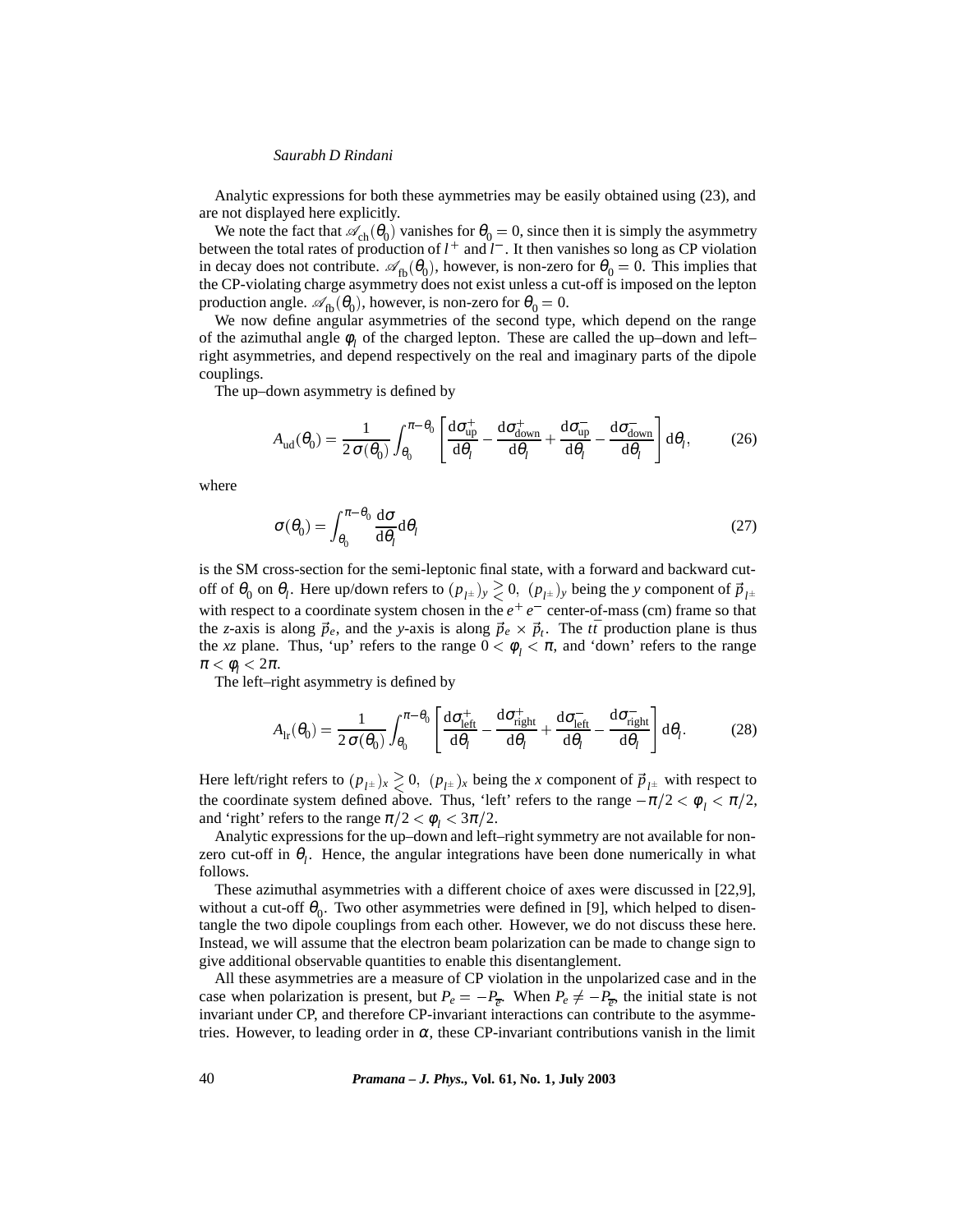$m_e = 0$ . Order- $\alpha$  collinear helicity-flip photon emission can give a CP-even contribution. However, this background has been estimated in [23], and found to be negligible for certain CP-odd correlations for the kind of luminosities under consideration. It has also been estimated for  $A_{\text{fb}}$  and  $A_{\text{ch}}$ , and again found negligible [24]. The background is zero in the case of  $A_{ud}$  [24]. It is expected that the background will also be negligible for  $A_{1r}$  though it has not been calculated explicitly.

# **4. Numerical results**

In this section we describe results for the calculation of 90% confidence level (CL) limits that could be put on  $\text{Rec}_{d}^{\gamma, Z}$  and  $\text{Im}c_{d}^{\gamma, Z}$  using the asymmetries described in the previous sections.

We look at only semi-leptonic final states. That is to say, when *t* decays leptonically, we assume  $\bar{t}$  decays hadronically, and vice versa. We sum over the electron and muon decay channels. Thus,  $B_t B_{\overline{t}}$  is taken to be  $2/3 \times 2/9$ .

We have considered unpolarized beams, as well as the case when the electron beam has a longitudinal polarization of 80%, either left-handed or right-handed. We have also considered the possibility of two runs for identical time-spans with the polarization reversed in the second run. The positron beam is assumed to be unpolarized. Later on, we discuss the results in the case when the positron beam is also polarized.

We assume an integrated luminosity of 500 fb<sup>-1</sup> for a cm energy of 500 GeV, and an integrated luminosity of 1000 fb<sup>-1</sup> for a cm energy of 1000 GeV. The limits for different integrated luminosities can easily be obtained by scaling appropriately the limits presented here by the inverse square root of the factor by which the luminosity is scaled. We comment later on the results for a cm energy of 800 GeV with an integrated luminosity of 800 GeV.

We use the parameters  $\alpha = 1/128$ ,  $\alpha_s(m_Z^2) = 0.118$ ,  $m_Z^2 = 91.187$  GeV,  $m_W^2 = 80.41$ GeV,  $m_t = 175$  GeV and  $\sin^2 \theta_W = 0.2315$ . We have used, following [7], a gluon energy cut-off of  $\omega_{\text{max}} = (\sqrt{s} - 2m_t)/5$ . While qualitative results would be insensitive, exact quantitative results would, of course, depend on the choice of cut-off.

Figure 1 shows the SM cross-section  $\sigma(\theta_0)$ , defined in eq. (27), for *t* or  $\bar{t}$  production, followed by its semi-leptonic decay, with a cut-off  $\theta_0$  on the lepton polar angle, plotted against  $\theta_0$  for the two choices of  $\sqrt{s}$  and for different electron beam polarizations.

Figure 2 shows the asymmetry  $A_{ch}$  defined in eq. (24) arising when either of the (imaginary parts of) electric and weak dipole couplings takes the value 1, the other taking the value 0, plotted as a function of the cut-off  $\theta_0$ , for the polarized and unpolarized cases, for two different cm energies. Figure 3 is the corresponding figure for  $A_{\text{fb}}$  defined in eq. (25).

Similarly, the asymmetries  $A_{ud}$  from eq. (26) and  $A_{lr}$  from eq. (28), which depend respectively on the real and imaginary parts of  $c_d^{\gamma, Z}$ , are shown in figures 4 and 5. Again, only one of the couplings takes a non-zero value, in this case 0.1, while the others are vanishing.

Tables 1–5 show the results on the limits obtainable for each of these possibilities. In all cases, the value of the cut-off  $\theta_0$  has been chosen to get the best sensitivity for that specific item. In case of  $A_{\text{fb}}$ , the sensitivity is maximum for  $\theta_0 = 0$ . In that case, the cut-off has been arbitrarily chosen to be 10 .

In table 1, we give the 90% confidence level (CL) limits that can be obtained on  $\text{Im} \mathcal{C}_d^{\gamma}$ and Im $c_d^Z$ , assuming one of them to be non-zero, the other taken to be vanishing. The limit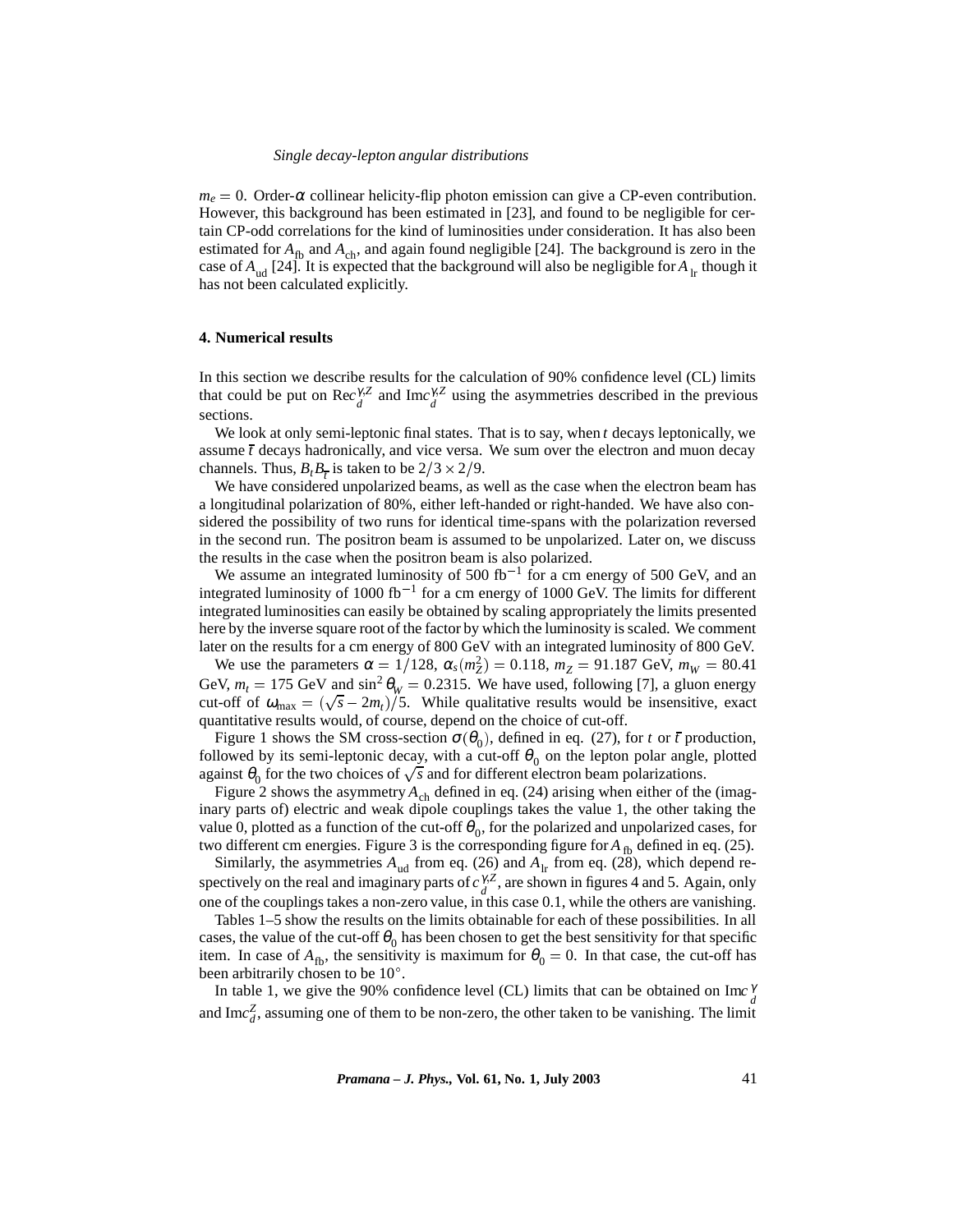*Saurabh D Rindani*



**Figure 1.** The SM cross-section for decay leptons in the process  $e^+e^- \rightarrow t\bar{t}$  plotted as a function of the cut-off  $\theta_0$  on the lepton polar angle in the forward and backward directions for  $e^-$  beam longitudinal polarizations  $P_e = -0.8, 0, +0.8$  and for values of total cm energy  $\sqrt{s}$  = 500 GeV and  $\sqrt{s}$  = 1000 GeV.



**Figure 2.** The asymmetry  $A_{ch}$  defined in the text, for  $\text{Im}c_d^{\gamma} = 1$ ,  $\text{Im}c_d^{\gamma} = 0$  (top), and for  $\text{Im}c_d^{\gamma} = 0$ ,  $\text{Im}c_d^{\gamma} = 1$  (bottom), plotted as a function of the cut-off  $\theta_0$  on the lepton polar angle in the forward and backward directions for *e* beam longitudinal polarizations  $P_e = -0.8, 0, +0.8$  and for values of total cm energy  $\sqrt{s} = 500$  GeV and  $\sqrt{s} = 1000$ GeV.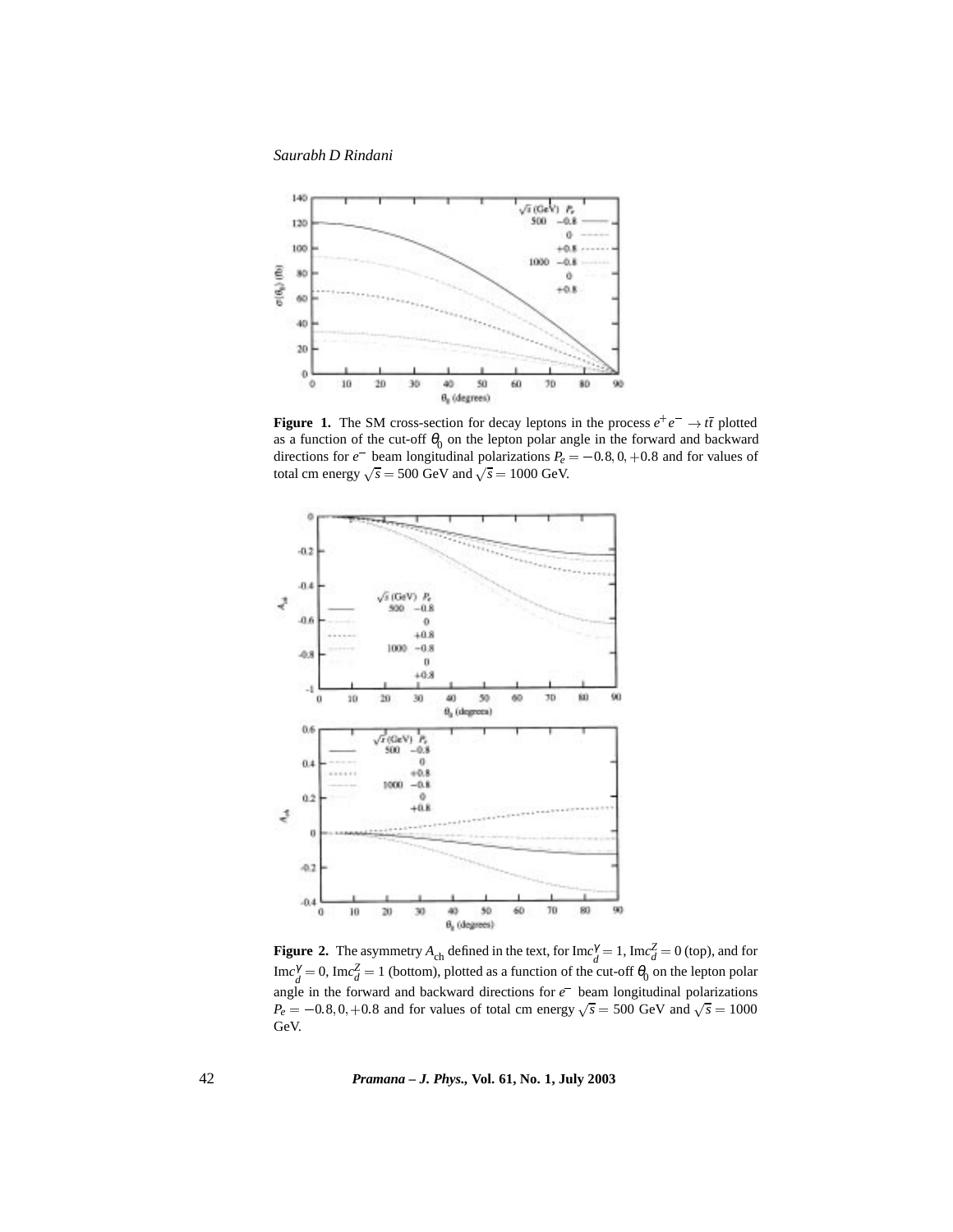*Single decay-lepton angular distributions*



**Figure 3.** The asymmetry  $A_{fb}$  defined in the text, for  $\text{Im}c_d^{\gamma} = 1$ ,  $\text{Im}c_d^{\gamma} = 0$  (top), and for  $\text{Im}c_d^{\gamma} = 0$ ,  $\text{Im}c_d^{\gamma} = 1$  (bottom), plotted as a function of the cut-off  $\theta_0$  on the lepton polar angle in the forward and backward directions for *e* beam longitudinal polarizations  $P_e = -0.8, 0, +0.8$  and for values of total cm energy  $\sqrt{s} = 500$  GeV and  $\sqrt{s} = 1000$ GeV.

is defined as the value of  $\text{Im}c_d^{\gamma}$  or  $\text{Im}c_d^{\gamma}$  for which the corresponding asymmetry  $A_{ch}$  or  $A_{fb}$ becomes equal to  $1.64/\sqrt{N}$ , where *N* is the total number of events.

Table 2 shows possible 90% CL limits for the unpolarized case, when results from *A*<sub>ch</sub> and  $A_{\text{fb}}$  are combined. The idea is that each asymmetry measures a different linear combination of Im $c_d^{\gamma}$  and Im $c_d^{\gamma}$ . So a null result for the two asymmetries will correspond to two different bands of regions allowed at 90% CL in the space of  $\text{Im}c_d^{\gamma}$  and  $\text{Im}c_d^{\gamma}$ . The overlapping region of the two bands leads to the limits given in table 2. In this case, for 90% CL, the asymmetry is required to be  $2.15/\sqrt{N}$ , corresponding to two degrees of freedom. Incidentally, the same procedure followed for  $P_e = \pm 0.8$  gives much worse limits.

Similarly, using one of the two asymmetries, but two different polarizations of the electron beam, one can get two bands in the parameter plane, which give simultaneous limits on the dipole couplings. The results for electron polarizations  $P_e = \pm 0.8$  are given in table 3 for each of the asymmetries  $A_{ch}$  and  $A_{fb}$ .

Table 4 lists the 90% CL limits which may be obtained on the real and imaginary parts of the dipole couplings using *A*ud and *A*lr, assuming one of the couplings to be non-zero at a time.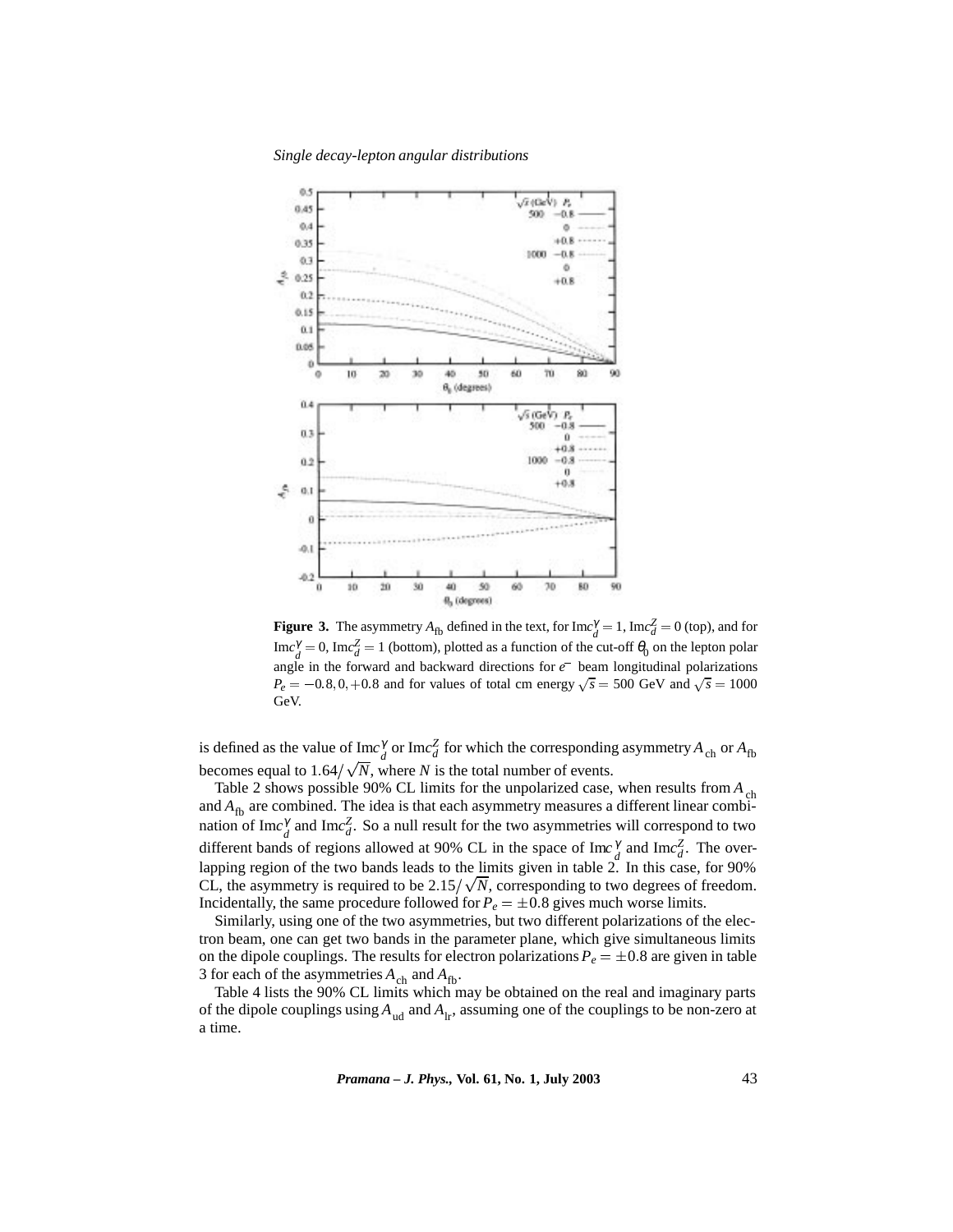*Saurabh D Rindani*



**Figure 4.** The asymmetry  $A_{ud}$  defined in the text, for  $\text{Rec}_{d}^{\gamma} = 0.1$ ,  $\text{Rec}_{d}^{\gamma} = 0$  (top), and for  $\text{Rec}_{d}^{\gamma} = 0$ ,  $\text{Rec}_{d}^{\gamma} = 0.1$  (bottom), plotted as a function of the cut-off  $\theta_0$  on the lepton polar angle in the forward and backward directions for *e* beam longitudinal polarizations  $P_e = -0.8, 0, +0.8$  and for values of total cm energy  $\sqrt{s} = 500 \text{ GeV}$  and  $\sqrt{s} = 1000 \text{ GeV}.$ 

Table 5 shows simultaneous limits on  $\text{Rec}_{d}^{\gamma}$  and  $\text{Rec}_{d}^{\mathbb{Z}}$  obtainable from combining the data on  $A_{ud}$  for  $P_e = +0.8$  and  $P_e = -0.8$ , and similarly, limits on Im $c_d^{\gamma}$  and Im $c_d^{\gamma}$  from data on  $A_{1r}$  for the two polarizations.

# **5. Conclusions and discussion**

We have presented in analytic form the single-lepton angular distribution in the production and subsequent decay of  $t\bar{t}$  in the presence of electric and weak dipole form factors of the top quark, including  $\mathcal{O}(\alpha_s)$  QCD corrections in SGA. Anomalous contributions to the *tbW* decay vertex do not affect these distributions. We have also included effects of longitudinal electron and positron beam polarizations. We have then obtained analytic expressions for certain simple CP-violating polar-angle asymmetries, specially chosen so that they do not require the reconstruction of the *t* or *t* directions or energies. We have also evaluated numercially azimuthal asymmetries which need minimal information on the *t* or *t* momentum direction alone. We have analyzed these asymmetries to obtain simultaneous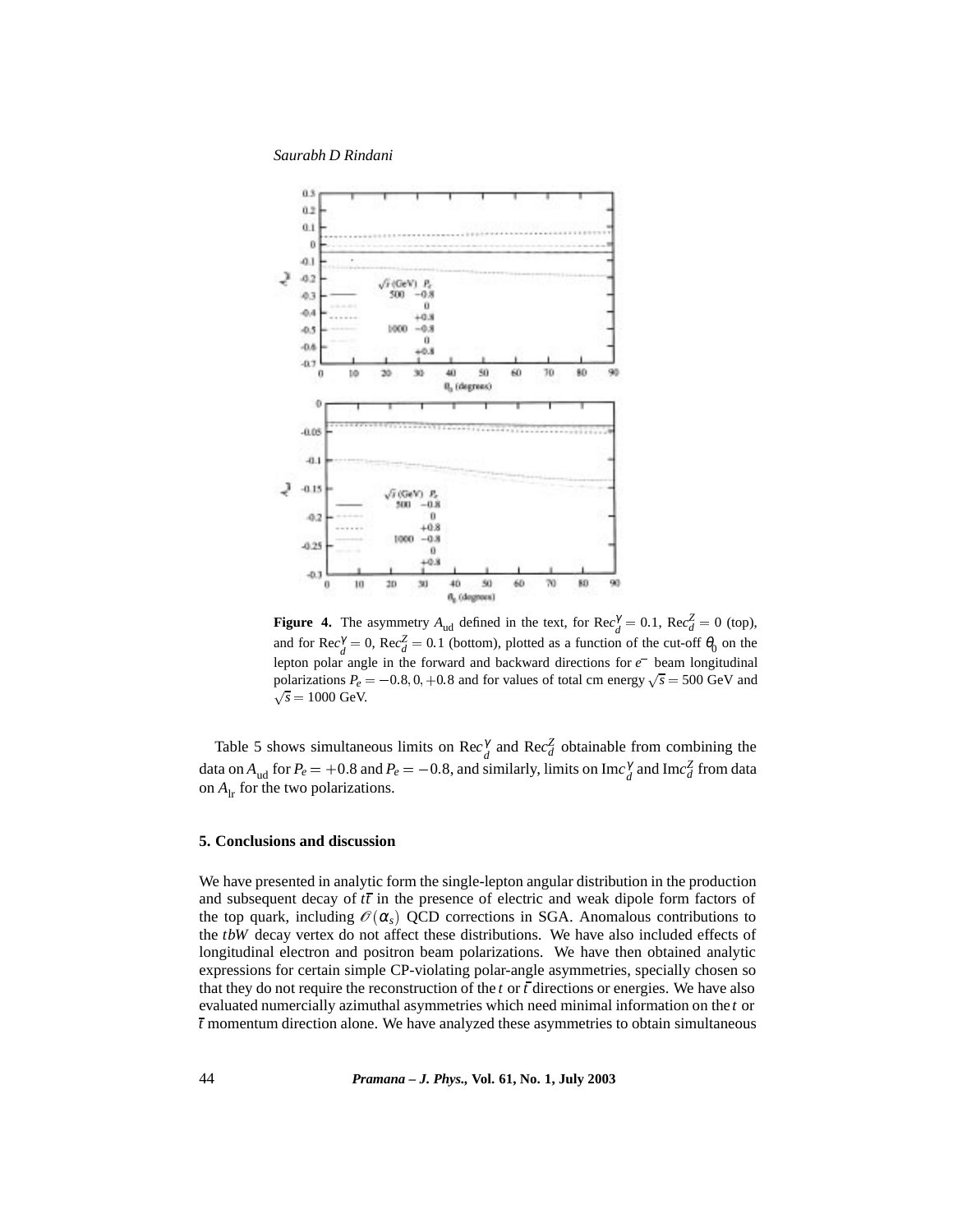*Single decay-lepton angular distributions*



**Figure 5.** The asymmetry  $A_{\text{lr}}$  defined in the text, for  $\text{Im}c_d^{\gamma} = 0.1$ ,  $\text{Im}c_d^{\gamma} = 0$  (top), and for  $\text{Im}c_d^{\gamma} = 0$ ,  $\text{Im}c_d^{\gamma} = 0.1$  (bottom), plotted as a function of the cut-off  $\theta_0$  on the lepton polar angle in the forward and backward directions for *e* beam longitudinal polarizations  $P_e = -0.8, 0, +0.8$  and for values of total cm energy  $\sqrt{s} = 500 \text{ GeV}$  and  $\sqrt{s} = 1000 \text{ GeV}.$ 

90% CL limits on the electric and weak dipole couplings which would be possible at future linear  $e^+e^-$  collider operating at  $\sqrt{s} = 500$  GeV with an integrated luminosity of 500 fb<sup>-1</sup>, and at  $\sqrt{s}$  = 1000 GeV with an integrated luminosity of 1000 fb<sup>-1</sup>. We assume electron beam polarization of  $\pm 80\%$ , while the positron beam is unpolarized. The results are presented in figures 1–5 and tables 1–5.

In general, simultaneous 90% CL limits on  $c_d^{\gamma}$  and  $c_d^{\gamma}$  which can be obtained with the polarized 500 GeV option are of the order of 0.1–0.2, corresponding to dipole moments of about (1–2)  $\times 10^{-17}e$  cm, if the asymmetries  $A_{ch}$  or  $A_{fb}$  are used. The limits improve by a factor of 4 to 6 if the azimuthal asymmetries  $A_{ud}$  or  $A_{lr}$  are used. However, putting in a top detection efficiency factor of 10% in the case of azimuthal asymmetries, where top direction needs to be determined, would bring down these limts to the same level of  $(1-2)$  $\times 10^{-17}e \text{ cm}.$ 

For  $\sqrt{s}$  = 1000 GeV and an integrated luminosity of 1000 fb<sup>-1</sup>, the limits obtainable would be better by a factor of 3 or 4 in each case, bringing them to the level of  $(2-3)$  $\times 10^{-18}$ e cm in the best cases.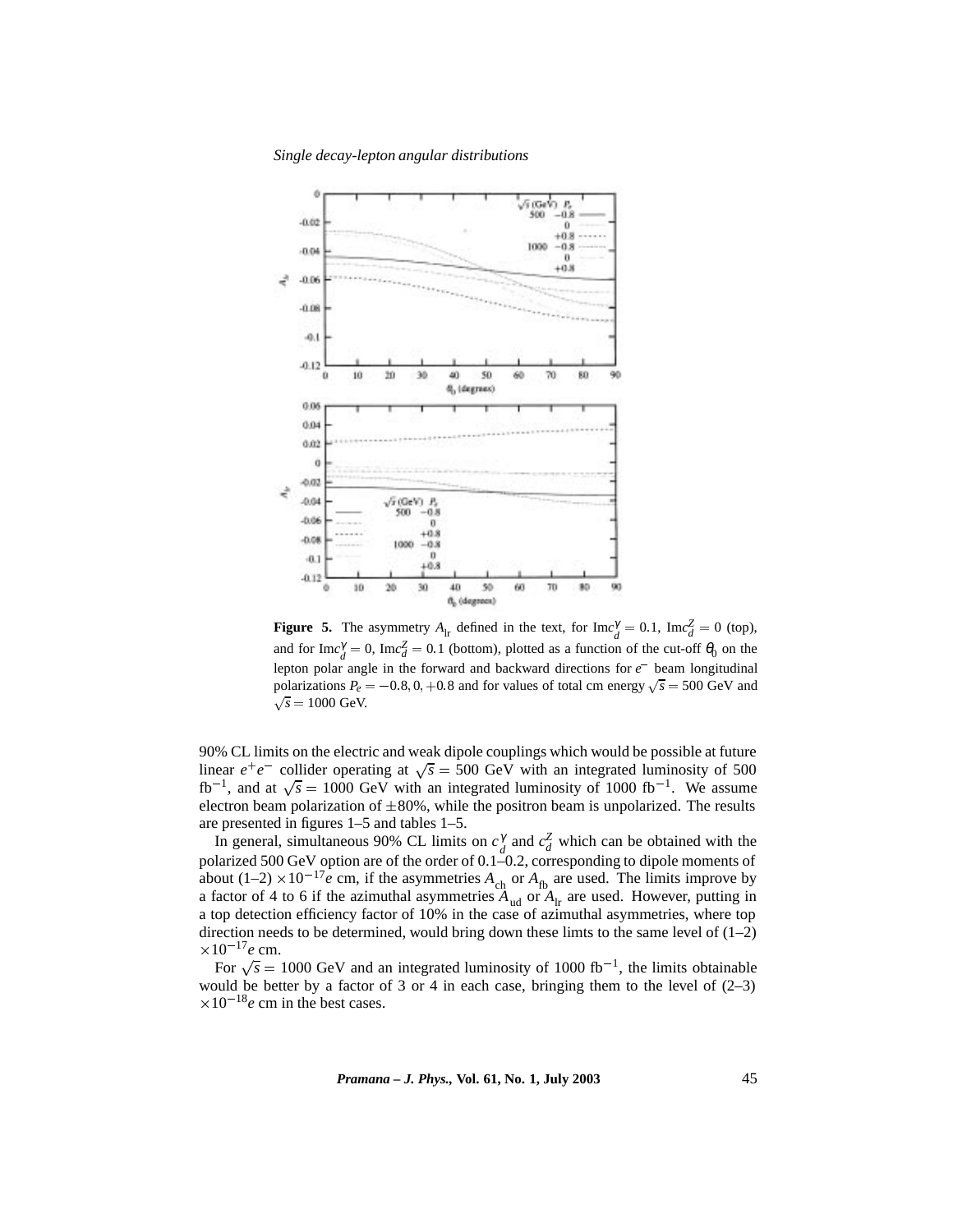**Table 1.** Individual 90% CL limits on dipole couplings obtainable from  $A_{ch}$  and  $A_{fb}$ for  $\sqrt{s}$  = 500 GeV with integrated luminosity 500 fb<sup>-1</sup> and for  $\sqrt{s}$  = 1000 GeV with integrated luminosity 1000 fb<sup>-1</sup> for different electron beam polarizations  $P_e$ . Cut-off  $\theta_0$  is chosen to optimize the sensitivity.

|                  |                |              | $A_{ch}$                |                  |              | $A_{\text{fb}}$         |                  |  |
|------------------|----------------|--------------|-------------------------|------------------|--------------|-------------------------|------------------|--|
| $\sqrt{s}$ (GeV) | $P_e$          | $\theta_0$   | $\text{Im}c_d^{\gamma}$ | $\text{Im}c_d^Z$ | $\theta_0$   | $\text{Im}c_d^{\gamma}$ | $\text{Im}c_d^Z$ |  |
|                  | $\overline{0}$ | $64^\circ$   | 0.053                   | 0.31             | $10^{\circ}$ | 0.054                   | 0.60             |  |
| 500              | $+0.8$         | $64^\circ$   | 0.052                   | 0.13             | $10^{\circ}$ | 0.049                   | 0.11             |  |
|                  | $-0.8$         | $63^\circ$   | 0.053                   | 0.092            | $10^{\circ}$ | 0.059                   | 0.11             |  |
|                  | $\Omega$       | $64^\circ$   | 0.029                   | 0.18             | $10^{\circ}$ | 0.032                   | 0.36             |  |
| 1000             | $+0.8$         | $64^\circ$   | 0.028                   | 0.074            | $10^{\circ}$ | 0.029                   | 0.069            |  |
|                  | $-0.8$         | $64^{\circ}$ | 0.028                   | 0.051            | $10^{\circ}$ | 0.034                   | 0.063            |  |

**Table 2.** Simultaneous 90% CL limits on dipole couplings obtainable from  $A_{ch}$  and  $A_{\text{fb}}$  for  $\sqrt{s}$  = 500 GeV with integrated luminosity 500 fb<sup>-1</sup> and for  $\sqrt{s}$  = 1000 GeV with integrated luminosity 1000 fb<sup>-1</sup> for unpolarized beams. Cut-off  $\theta_0$  is chosen to optimize the sensitivity.

| $\sqrt{s}$ (GeV) | $\theta_0$               | $\text{Im}c_{a}^{\gamma}$ | ${\rm Im}c_d^Z$ |  |
|------------------|--------------------------|---------------------------|-----------------|--|
| 500<br>1000      | $40^\circ$<br>$40^\circ$ | 0.37<br>0.20              | 2.6<br>1.5      |  |
|                  |                          |                           |                 |  |

**Table 3.** Simultaneous limits on dipole couplings combining data from polarizations  $P_e = 0.8$  and  $P_e = -0.8$ , using separately  $A_{ch}$  and  $A_{fb}$  for  $\sqrt{s} = 500$  GeV with integrated luminosity 500 fb<sup>-1</sup> and for  $\sqrt{s}$  = 1000 GeV with integrated luminosity 1000 fb<sup>-1</sup>. Cut-off  $\theta_0$  is chosen to optimize the sensitivity.

|                  |            | $A_{ch}$                |                  |              | $A_{\text{fb}}$           |                  |
|------------------|------------|-------------------------|------------------|--------------|---------------------------|------------------|
| $\sqrt{s}$ (GeV) | $\theta_0$ | $\text{Im}c_J^{\gamma}$ | $\text{Im}c_d^Z$ | $\theta_{0}$ | $\text{Im}c_{J}^{\gamma}$ | $\text{Im}c_d^Z$ |
| 500              | $64^\circ$ | 0.090                   | 0.19             | $10^{\circ}$ | 0.091                     | 0.19             |
| 1000             | $64^\circ$ | 0.049                   | 0.10             | $10^{\circ}$ | 0.053                     | 0.11             |

Though we have not presented detailed results here, a numerical evaluation of possible limits has been carried out for other possibilities, like (i) a slightly higher electron beam polarization of 0.9, (ii) positron beam polarized to the extent of 0.6, in addition to polarized electron beam, a possibility envisaged in the context of TESLA, (iii) a beam energy of 800 GeV, with an integrated luminosity of 800 fb<sup>-1</sup>. The conclusions are as follows:

An increase in the electron polarization from 0.8 to 0.9 (with the positrons unpolarized) improves the sensitivity by about 30 to 50% in case of polar-angle asymmetries  $A_{ch}$  and *A*<sub>fb</sub>, and to a lesser extent, 10 to 15% in the case of the measurement of Rec<sup> $\gamma$ </sup> and Im $c_d^Z$  by azimuthal asymmetries.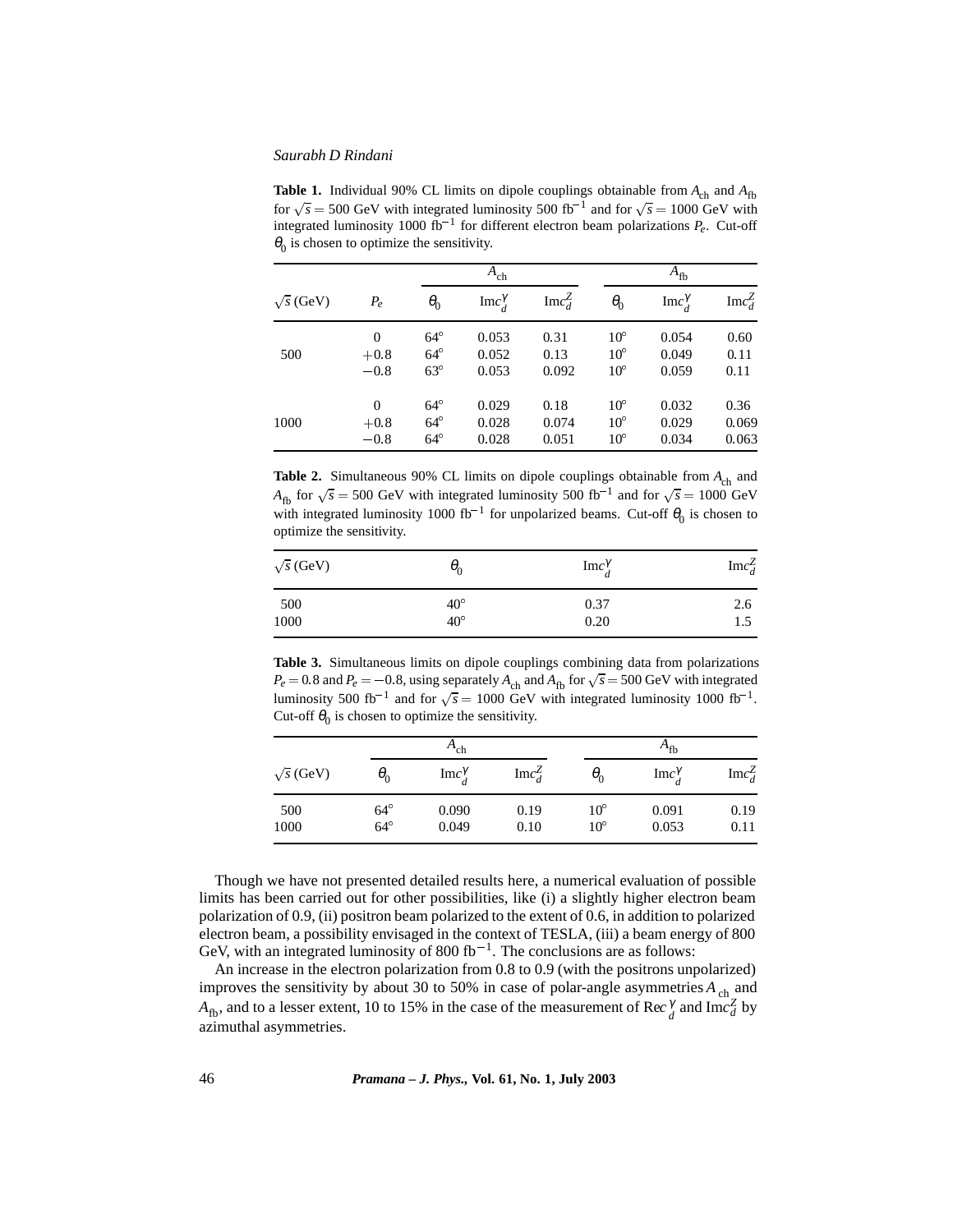**Table 4.** Individual 90% CL limits on dipole couplings obtainable from  $A_{ud}$  and  $A_{lr}$ for  $\sqrt{s}$  = 500 GeV with integrated luminosity 500 fb<sup>-1</sup> and for  $\sqrt{s}$  = 1000 GeV with integrated luminosity 1000 fb<sup>-1</sup> for different electron beam polarizations  $P_e$ . Cut-off  $\theta_0$  is chosen to optimize the sensitivity.

| $\sqrt{s}$ (GeV) |          |              | $A_{ud}$       |               |            | $A_{\rm lr}$          |                  |  |
|------------------|----------|--------------|----------------|---------------|------------|-----------------------|------------------|--|
|                  | $P_e$    | $\theta_0$   | $Rec^{\gamma}$ | $Rec_{d}^{Z}$ | $\theta_0$ | $\text{Im}c^{\gamma}$ | $\text{Im}c_d^Z$ |  |
|                  | $\theta$ | $25^{\circ}$ | 0.066          | 0.022         | $30^\circ$ | 0.015                 | 0.088            |  |
| 500              | $+0.8$   | $30^\circ$   | 0.019          | 0.023         | $35^\circ$ | 0.015                 | 0.038            |  |
|                  | $-0.8$   | $25^\circ$   | 0.015          | 0.020         | $30^\circ$ | 0.015                 | 0.026            |  |
|                  | $\Omega$ | $30^\circ$   | 0.029          | 0.0096        | $60^\circ$ | 0.021                 | 0.13             |  |
| 1000             | $+0.8$   | $35^\circ$   | 0.0082         | 0.010         | $60^\circ$ | 0.021                 | 0.055            |  |
|                  | $-0.8$   | $30^\circ$   | 0.0066         | 0.0089        | $60^\circ$ | 0.021                 | 0.038            |  |

**Table 5.** Simultaneous limits on dipole couplings combining data from polarizations  $P_e = 0.8$  and  $P_e = -0.8$ , using separately  $A_{ud}$  and  $A_{lr}$  for  $\sqrt{s} = 500$  GeV with integrated luminosity 500 fb<sup>-1</sup> and for  $\sqrt{s}$  = 1000 GeV with integrated luminosity 1000 fb<sup>-1</sup>. Cut-off  $\theta_0$  is chosen to optimize the sensitivity.

|                  | $A_{ud}$     |                    |               | $A_{1r}$     |              |                  |
|------------------|--------------|--------------------|---------------|--------------|--------------|------------------|
| $\sqrt{s}$ (GeV) | $\theta_{0}$ | $Rec_{d}^{\gamma}$ | $Rec_{d}^{Z}$ | $\theta_{0}$ | Imc $\gamma$ | $\text{Im}c_d^Z$ |
| 500              | $25^{\circ}$ | 0.022              | 0.029         | $35^{\circ}$ | 0.020        | 0.041            |
| 1000             | $30^\circ$   | 0.0097             | 0.013         | $60^{\circ}$ | 0.028        | 0.059            |

Including longitudinal positron polarization of 0.6 (always opposite in sign to the polarization of the electron) improves the sensitivity in all cases by about 20 to 30%.

We conclude that it is probably worthwhile from the top dipole coupling point of view to improve the electron polarization by a small amount rather than to invest in a new or difficult technology to achieve a high positron polarization.

The improvement in sensitivity in going from cm energy of 800 GeV to 1000 GeV, with a simultaneous increase in integrated luminosity from 800 fb<sup>-1</sup> to 1000 fb<sup>-1</sup>, is about 5 to 10% in the case of polar-angle asymmetries, and 20 to 25% in the case of  $A_{ud}$ . However, the sensitivity *worsens* in the case of measurement using  $A_{\text{lr}}$ , by about 10% or so.

Our general conclusion is that the sensitivity to the measurement of individual dipole couplings Rec<sup> $\gamma$ </sup> and Imc<sup>*Z*</sup> is improved considerably if the electron beam is polarized, a situation which might easily be obtained at linear colliders. As a consequence, simultaneous limits on all the couplings are improved by beam polarization.

The theoretical predictions for  $c_f^{\gamma Z}$  are at the level of  $10^{-2}$ – $10^{-3}$ , as for example, in the neutral-Higgs-exchange and supersymmetric models of CP violation [6,14,22,25]. In other models, like the charged-Higgs-exchange [6] or third-generation leptoquark models [26], the prediction are even lower. Hence the measurements suggested here at the 500 GeV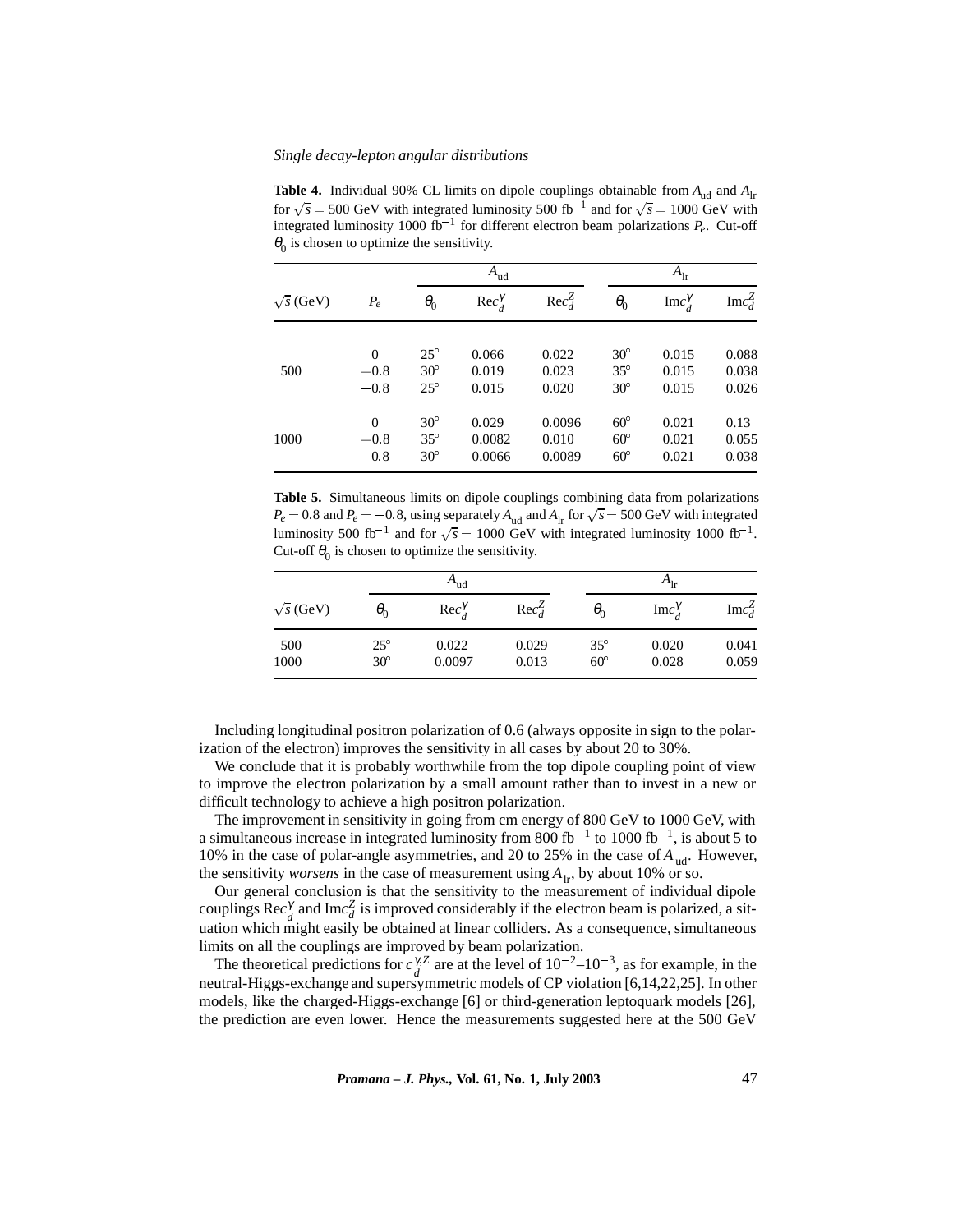option cannot exclude these modes at the 90% CL. It will be necessary to use the 1000 GeV option with a suitable luminosity to test at least some of the models.

It is necessary to repeat this study including experimental detection efficiencies. Given an overall efficiency, we could still get an idea of the limits on the dipole couplings by scaling them as the inverse square root of the efficiency.

We have not included a cut-off on decay-lepton energies which may be required from a practical point of view. However, our results are perfectly valid if the cut-off is reasonably small. For example, for  $\sqrt{s} = 500$  GeV, the minimum lepton energy allowed kinematically is about 7.5 GeV. So a cut-off below that would need no modification of the results.

Contact  $e^+e^-t\bar{t}$  interactions violating CP have been ignored in this work. They should be taken into account for a complete treatment of CP violation in  $e^+e^- \rightarrow t\bar{t}$ .

We have restricted ourselves to energies in the  $t\bar{t}$  continuum. Studies in the threshold region are also interesting and have been investigated upon [27].

# **Appendix**

The expressions for  $A_i$ ,  $B_i$ ,  $C_i$  and  $D_j$  occurring in eq. (8) are listed below. They include to first-order the form factors  $c_d^{\gamma}$  and  $c_d^{\gamma}$ , as well as  $c_M^{\gamma}$  and  $c_M^{\gamma}$ . Terms containing products of  $c_d^{\gamma Z}$  with  $c_M^{\gamma Z}$  have been dropped. It is also understood that terms proportional to products of *A* or *B* (which are of order  $\alpha_s$ ) and  $c_d^{\gamma}$  or  $c_d^{\gamma}$  have to be omitted in the calculations.

$$
A_{0} = 2\left\{ (2-\beta^{2}) \left[ 2|c_{\psi}^{\gamma/2} + 2(r_{L} + r_{R})\text{Re}(c_{\psi}^{\gamma}c_{\psi}^{Z*}) + (r_{L}^{2} + r_{R}^{2})|c_{\psi}^{Z}|^{2} \right] \right.+ \beta^{2}(r_{L}^{2} + r_{R}^{2})|c_{\alpha}^{Z}|^{2} - 2\beta^{2} \left[ 2\text{Re}(c_{\psi}^{\gamma}c_{\psi}^{*}) + (r_{L}^{2} + r_{R}^{2})\text{Re}(c_{\psi}^{Z}c_{\psi}^{*}) \right] (1 - P_{e}P_{\overline{e}}) + (r_{L} + r_{R})\text{Re}(c_{\psi}^{\gamma}c_{\psi}^{*} + c_{\psi}^{2}c_{\psi}^{\gamma}) + (r_{L}^{2} + r_{R}^{2})\text{Re}(c_{\psi}^{Z}c_{\psi}^{*}) \right] (1 - P_{e}P_{\overline{e}}) + (2 - \beta^{2}) \left[ 2(r_{L} - r_{R})\text{Re}(c_{\psi}^{\gamma}c_{\psi}^{*}) + (r_{L}^{2} - r_{R}^{2})|c_{\psi}^{Z}|^{2} \right] + \beta^{2}(r_{L}^{2} - r_{R}^{2})|\mathbf{c}_{\alpha}^{Z}|^{2} - 2\beta^{2} \left[ (r_{L} - r_{R})\text{Re}(c_{\psi}^{\gamma}c_{\psi}^{*}) + c_{\psi}^{2}c_{\psi}^{*} \right] + (r_{L}^{2} - r_{R}^{2})\text{Re}(c_{\psi}^{Z}c_{\psi}^{*}) \right] \left\{ (P_{\overline{e}} - P_{e}),
$$
  

$$
A_{1} = -8\beta \text{Re}(c_{\alpha}^{Z*} \left\{ \left[ (r_{L} - r_{R})c_{\psi}^{*} + (r_{L}^{2} - r_{R}^{2})c_{\psi}^{Z} \right] (1 - P_{e}P_{\overline{e}}) \right. + [(r_{L} + r_{R})c_{\psi}^{*} + (r_{L}^{2} + r_{R}^{2})c_{\psi}^{Z}] \left[ (P_{\overline{e}} - P_{e}) \right] \right),
$$
<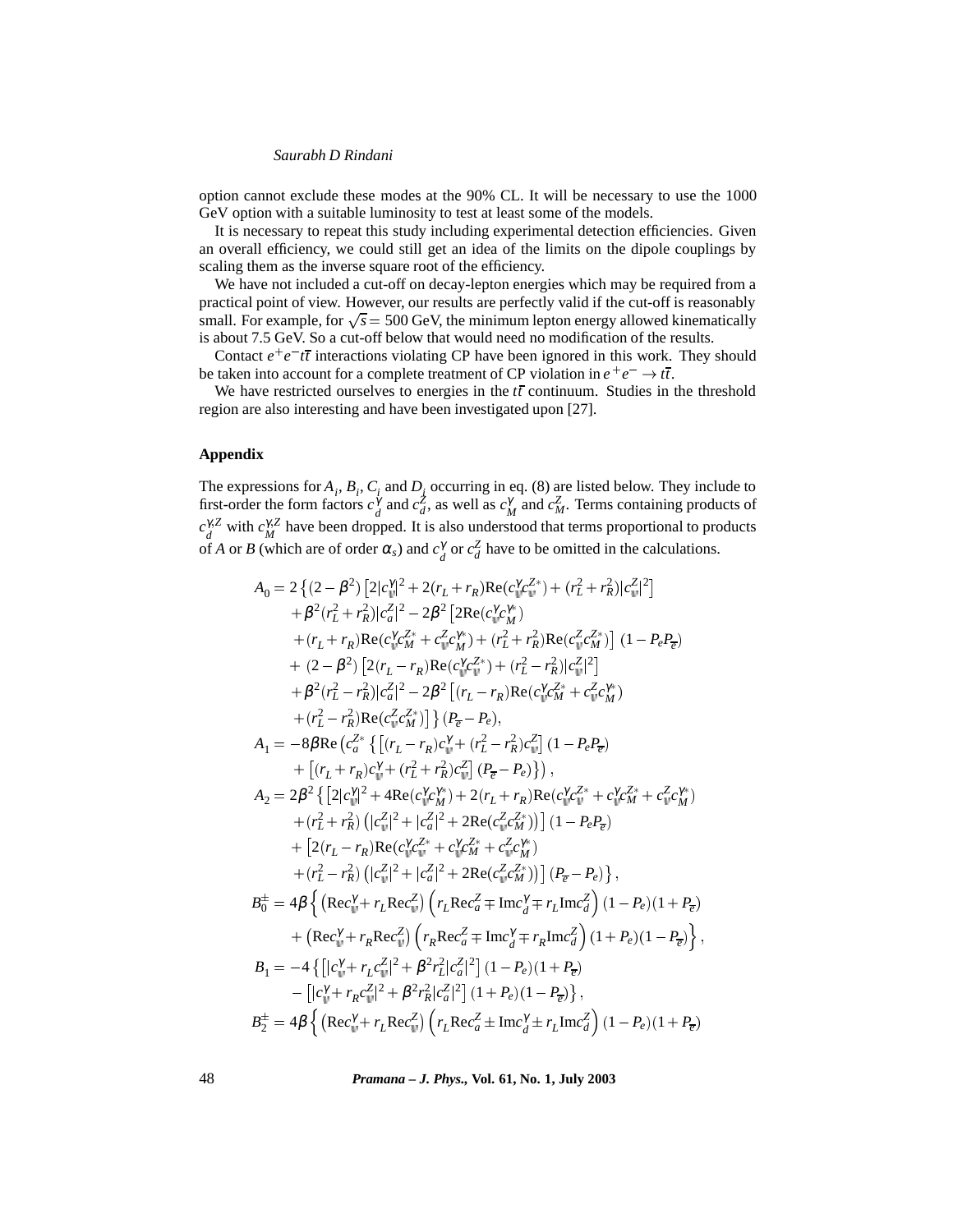+ 
$$
(\text{Rec}_{u}^{\gamma} + r_{R}\text{Rec}_{u}^{\gamma}) \left(r_{R}\text{Rec}_{d}^{\gamma} \pm r_{R}\text{Inc}_{d}^{\gamma}\right) (1 + P_{e})(1 - P_{\overline{e}}) \right\},
$$
  
\n
$$
C_{0}^{\pm} = 4 \left\{ \left[ |c_{u}^{\gamma} + r_{L}c_{u}^{\gamma}|^{2} - \beta^{2}\gamma^{2} \left( \text{Rec}_{u}^{\gamma} + r_{L}\text{Rec}_{u}^{\gamma} \right) \left( \text{Rec}_{M}^{\gamma} + r_{L}\text{Rec}_{M}^{\gamma} \right) \right. \\ \left. + \beta^{2}\gamma^{2}r_{L}\text{Rec}_{d}^{\gamma} \left[ \text{Inc}_{d}^{\gamma} + \text{Inc}_{d}^{\gamma}r_{L} \right] \right] (1 - P_{e})(1 + P_{\overline{e}})
$$
\n
$$
- \left[ |c_{u}^{\gamma} + r_{R}c_{u}^{\gamma}|^{2} - \beta^{2}\gamma^{2} \left( \text{Rec}_{u}^{\gamma} + r_{R}\text{Rec}_{u}^{\gamma} \right) \left( \text{Rec}_{M}^{\gamma} + r_{R}\text{Rec}_{M}^{\gamma} \right) \right. \\ \left. + \beta^{2}\gamma^{2}r_{R}\text{Rec}_{d}^{\gamma} \left[ \text{Inc}_{d}^{\gamma} + \text{Inc}_{d}^{\gamma}r_{R} \right] \right] (1 + P_{e})(1 - P_{\overline{e}}) \right\},
$$
\n
$$
C_{1}^{\pm} = -4\beta \left\{ \left[ (\text{Rec}_{u}^{\gamma} + r_{L}\text{Rec}_{u}^{\gamma}) \left( r_{L}\text{Rec}_{d}^{\gamma} \pm r_{L}\text{Inc}_{d}^{\gamma} \right) \right. \\ \left. - \beta^{2}\gamma^{2}r_{L}\text{Rec}_{d}^{\gamma} \left( \text{Rec}_{M}^{\gamma} + r_{L}\text{Rec}_{M}^{\gamma} \right) \right] (1 - P_{e})(1 + P_{\overline{e}})
$$
\n
$$
+ \left[ (\text{Rec}_{u}^{\gamma} + r_{R}\text{Rec}_{u}^{\gamma}) \left( r_{L}\text{Rec}_{d}^{\gamma} \pm r_{L}\text{Inc}_{d}^{\gamma} \right) \right. \\ \left. - \beta^{2}\
$$

The relations

$$
r_L = \frac{(\frac{1}{2} - x_W)}{(1 - m_Z^2/s)\sqrt{x_W(1 - x_W)}}
$$

and

$$
r_R = \frac{-x_W}{(1 - m_Z^2/s)\sqrt{x_W(1 - x_W)}}
$$

are used in writing the above equation.

# **Note added in proof**

The result shown in refs [12] and [13], that the lepton angular distributions do not depend on anomalous couplings occurring in top decay, has now been shown to be valid even when the *b*-quark mass is not neglected, see B Grzadkowski and Z Hioki, *Phys. Lett.* **B557**, 55 (2000).